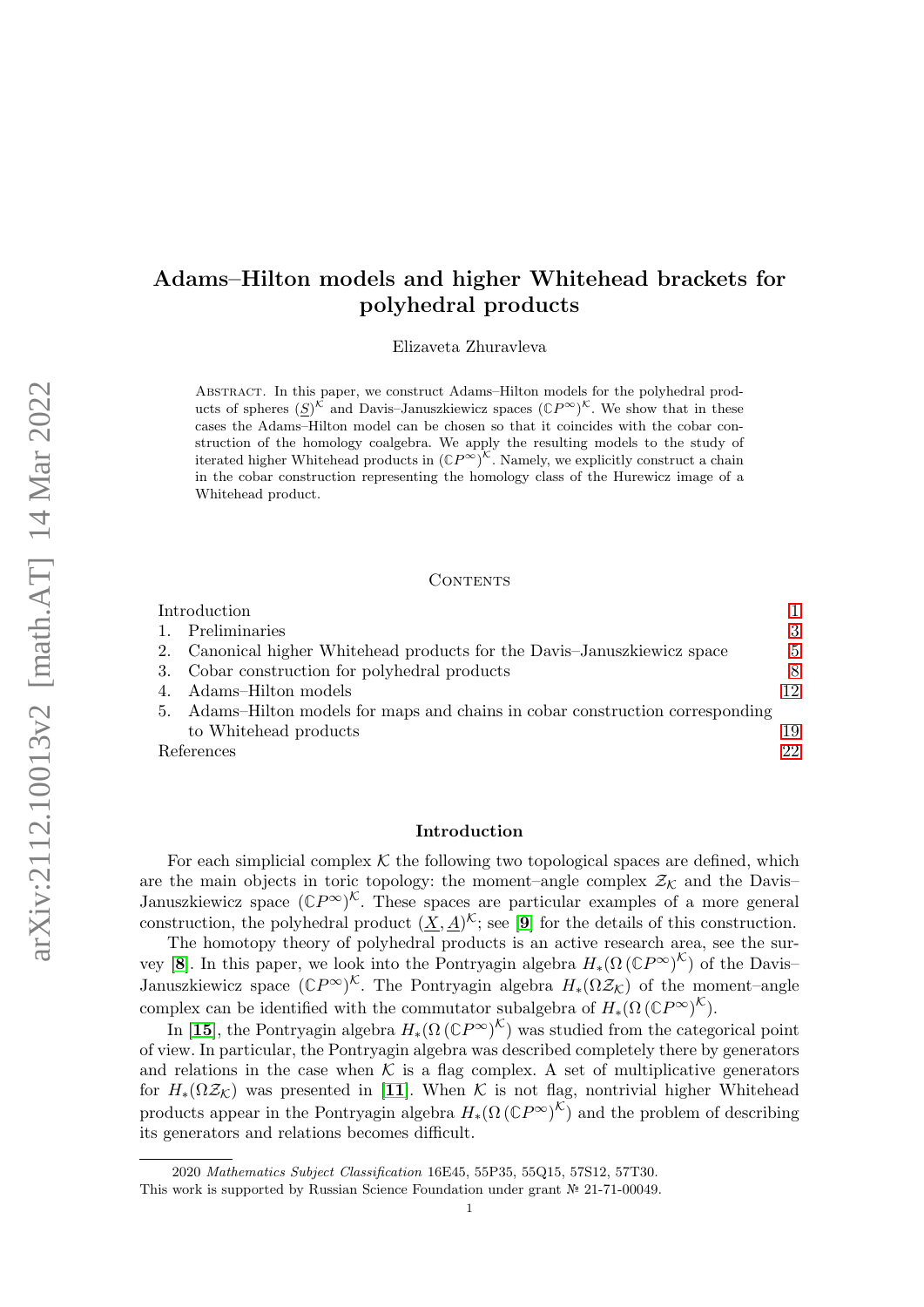### 2 ELIZAVETA ZHURAVLEVA

Higher Whitehead products are invariants of unstable homotopy type, they have been studied since the 1960s, see [[13](#page-22-4)], [[16](#page-22-5)], [[17](#page-22-6)]. Nowadays, they play an important role in the study of polyhedral products. A large class of simplicial complexes is formed by those K for which  $\mathcal{Z}_{\mathcal{K}}$  is a wedge of spheres, and each sphere is mapped as a higher iterated Whitehead product to the Davis–Januszkiewicz space  $(\mathbb{C}P^{\infty})^{\mathcal{K}}$  [[15,](#page-22-2) [2,](#page-21-1) [1](#page-21-2)].

Adams' cobar construction  $\mathfrak{g}$  on the singular chains of X gives a model for the Pontryagin algebra  $H_*(\Omega X)$ ; however, it is not easy to work with. We show that for some polyhedral products one may work directly with the cobar construction of the homology coalgebra. The resulting algebraic models can be calculated explicitly. This constitutes our first result.

THEOREM (Prop. [3.8\)](#page-10-0). Let  $(\underline{S})^{\mathcal{K}} = ((S^{n_1}, pt), \ldots, (S^{n_k}, pt))^{\mathcal{K}}$  be a polyhedral product of spheres,  $n_i \geqslant 2$  for each i. We regard its homology  $H_*((S)^{\mathcal{K}})$  with integer coefficients as a dg coalgebra with zero differential. Then its cobar construction is given by

Cobar 
$$
H_*((\underline{S})^{\mathcal{K}}) \cong (T(U), \partial), U = \langle b_J, J \in \mathcal{K}, J \neq \varnothing \rangle,
$$
  

$$
\partial(b_{j_1\cdots j_s}) = \sum_{p=1}^{s-1} \sum_{\theta \in \widetilde{S}(p,s-p)} \varepsilon(\theta)(-1)^{|b_{j_{\theta(1)}\cdots j_{\theta(p)}}|+1} [b_{j_{\theta(1)}\cdots j_{\theta(p)}}, b_{j_{\theta(p+1)}\cdots j_{\theta(s)}}].
$$

The homology of Cobar  $H_*((S)^{\mathcal{K}})$  is isomorphic to the Pontryagin algebra  $H_*(\Omega((S)^{\mathcal{K}}))$ .

A similar statement holds for the Davis–Januszkiewicz space  $({\mathbb{C}}P^{\infty})^{\mathcal{K}}$  [[9](#page-22-0)].

For a simply connected CW-complex  $X$ , Adams and Hilton [[4](#page-21-4)] constructed a dga  $AH(X)$  over  $\mathbb{Z}$ . Its underlying algebra  $T(V)$  is free on a set of generators V corresponding to the cells of X. The homology of the Adams–Hilton model is the Pontryagin algebra  $H_*(\Omega X)$ . Adams–Hilton models have already arisen in the study of polyhedral products  $[12, 10]$  $[12, 10]$  $[12, 10]$  $[12, 10]$ . There is an indeterminacy in the construction of  $AH(X)$ , so there is a family of Adams–Hilton models for a given  $X$ . However, in the case of our polyhedral products, we prove that there exists a canonical Adams–Hilton model, which coincides with the cobar construction of the homology coalgebra. In general, it is not true that an Adams–Hilton model is isomorphic to the cobar construction of some coalgebra.

THEOREM (Th. [4.16\)](#page-18-1). Let  $K$  be an arbitrary simplicial complex. Then there exist Adams–Hilton models  $\mathbf{AH}((S)^{\mathcal{K}})$  and  $\mathbf{AH}((\mathbb{C}P^{\infty})^{\mathcal{K}})$ , such that

$$
\mathbf{AH}((\underline{S})^{\mathcal{K}}) \cong \mathrm{Cobar} \, H_*((\underline{S})^{\mathcal{K}}), \qquad \mathbf{AH}((\mathbb{C}P^{\infty})^{\mathcal{K}}) \cong \mathrm{Cobar} \, H_*((\mathbb{C}P^{\infty})^{\mathcal{K}})
$$

in the category DGA.

Adams–Hilton models behave nicely with respect to CW-maps. If we fix models  $AH(X)$  and  $AH(Y)$  and a CW-map  $f: X \to Y$ , there is a map  $AH(f): AH(X) \to$  $AH(Y)$ , which in some cases can be calculated explicitly. This turns out to be useful when we work with higher Whitehead products.

In particular, we have the following result about the iterated higher Whitehead product considered in [[2](#page-21-1)].

THEOREM (Th. [5.7\)](#page-21-5). Let  $[[\mu_1, \mu_2, \mu_3], \mu_4, \mu_5] \in \pi_7(\Omega \, (\mathbb{C}P^\infty)^{\mathcal{K}})$  be the canonical iterated higher Whitehead product in  $(\mathbb{C}P^{\infty})^{\mathcal{K}}$ , given by the composite

$$
S^8 \longrightarrow T(S^5, S^2, S^2) \longrightarrow (S^2)^{\mathcal{K}} \longrightarrow (\mathbb{C}P^{\infty})^{\mathcal{K}}.
$$

Then Adams–Hilton models can be constructed explicitly for each map in the sequence above:

$$
\mathbf{AH}(S^8) \longrightarrow \mathbf{AH}(T(S^5, S^2, S^2)) \longrightarrow \mathbf{AH}((S^2)^{\mathcal{K}}) \longrightarrow \mathbf{AH}((\mathbb{C}P^{\infty})^{\mathcal{K}}).
$$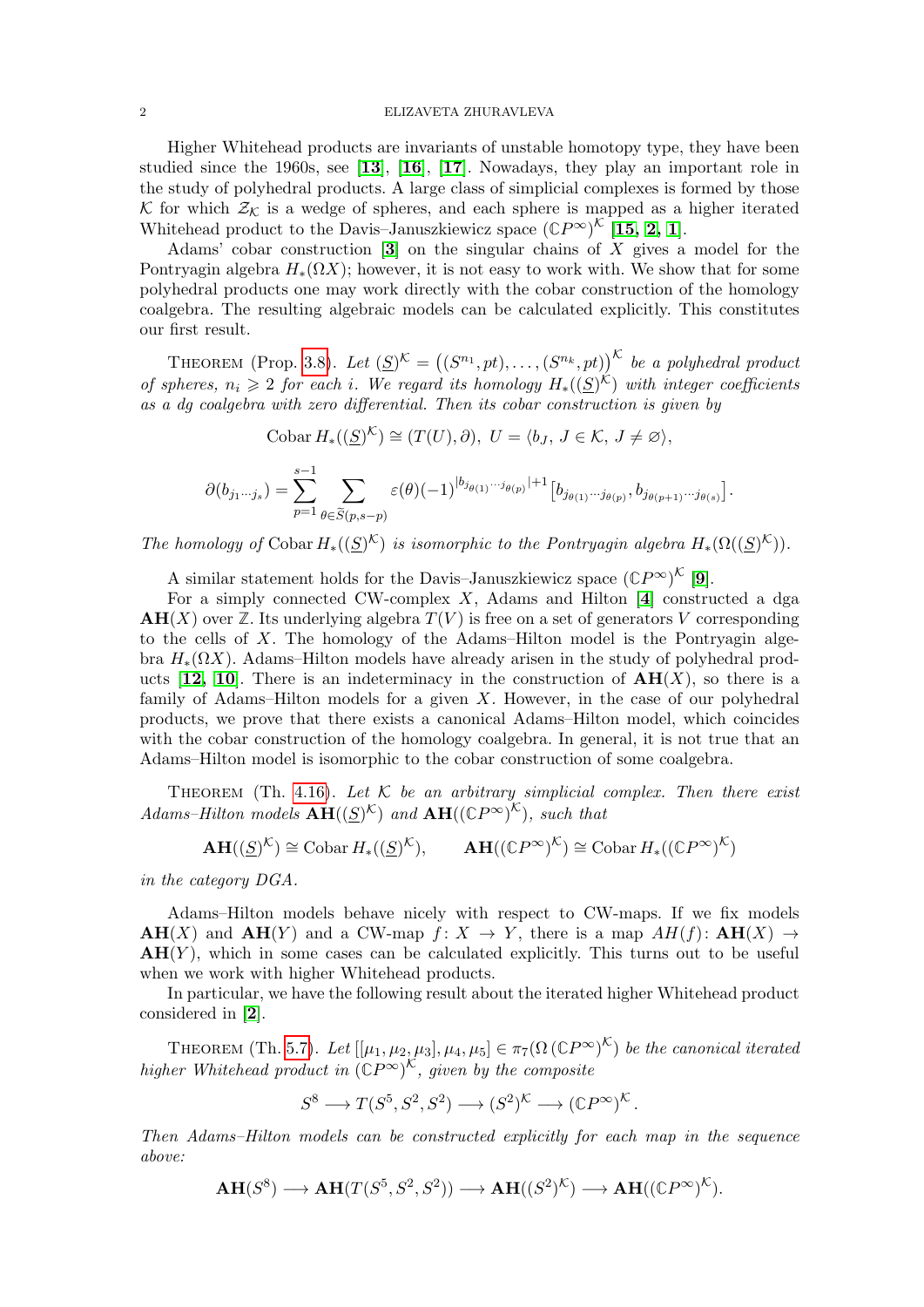Furthermore, the Hurewicz image of the higher Whitehead product  $[[\mu_1, \mu_2, \mu_3], \mu_4, \mu_5]$ is represented by the following cycle in the cobar construction  $\text{Cobar } H_*((\mathbb{C}P^{\infty})^{\mathcal{K}}) \cong$  $\mathbf{AH}((\mathbb{C} P^{\infty})^{\mathcal{K}})$  :

$$
-\partial([\chi_{123},\chi_{45}]+[\chi_{1234},\chi_5]+[\chi_{1235},\chi_4]).
$$

I wish to express gratitude to my supervisor Taras E. Panov for stating the problem, valuable advice and stimulating discussions. I would also like to thank Theoretical Physics and Mathematics Advancement Foundation "BASIS", of which I am a scholarship recipient.

## 1. Preliminaries

<span id="page-2-0"></span>A simplicial complex K on the set  $[m] = \{1, 2, \ldots, m\}$  is a collection of subsets  $I \subset [m]$ closed under taking any subsets. We assume that K contains  $\varnothing$  and all one-element subsets  $\{i\}, i = 1, \ldots, m$ . We refer to  $I \in \mathcal{K}$  as a simplex of K. Denote by  $\Delta^{m-1}$  or by  $\Delta(1, \ldots, m)$ the full simplex on the set  $[m]$ . It is a simplicial complex consisting of all subsets of  $[m]$ . Similarly, denote by  $\Delta(I)$  the full simplex on the set  $I = \{i_1, \ldots, i_s\}$ . The condition  $I \in \mathcal{K}$ implies  $\Delta(I) \subset \mathcal{K}$ . The simplicial complex  $\partial \Delta(I)$  consists of all simplices  $J, J \in \Delta(I)$ , except the simplex I.

CONSTRUCTION 1.1. Let K be a simplicial complex on the set [m]. Suppose we are given an ordered set of m pairs of based CW-complexes

$$
(\underline{X}, \underline{A}) = \{ (X_1, A_1), \dots, (X_m, A_m) \}.
$$

For each  $I \in \mathcal{K}$  we consider the set

$$
(\underline{X}, \underline{A})^I = \{ (x_1, \dots, x_m) \in \prod_{k=1}^m X_k \mid x_k \in A_k \text{ if } k \notin I \}.
$$

We define the *polyhedral product* of pairs  $(\underline{X}, \underline{A})$  corresponding to K as  $(\underline{X}, \underline{A})^{\mathcal{K}}$ , where

$$
(\underline{X}, \underline{A})^{\mathcal{K}} = \bigcup_{I \in \mathcal{K}} (\underline{X}, \underline{A})^I = \bigcup_{I \in \mathcal{K}} \left( \prod_{i \in \mathcal{K}} X_i \times \prod_{i \notin \mathcal{K}} A_i \right) \subset \prod_{k=1}^m X_k.
$$

If  $X = X_i$  and  $A = A_i$  for all i we use the notation  $(X, A)^{\mathcal{K}}$  instead of  $(\underline{X}, \underline{A})^{\mathcal{K}}$ . If  $A_i = pt$  for all i we write  $(\underline{X})^{\mathcal{K}}$ .

EXAMPLE 1.2. The polyhedral product  $(D^2, S^1)^{\mathcal{K}}$  is called the moment-angle complex; it is denoted by  $\mathcal{Z}_\mathcal{K}$ .

EXAMPLE 1.3. The polyhedral product  $({\mathbb{C}}P^{\infty})^{\mathcal{K}} = ({\mathbb{C}}P^{\infty}, pt)^{\mathcal{K}}$  is homotopy equivalent to the *Davis–Januszkiewicz space*  $DJ(K)$ *.* 

EXAMPLE 1.4. Denote by  $(\underline{S})^{\mathcal{K}} = (\underline{S}, pt)^{\mathcal{K}}$  the polyhedral product of spheres:

$$
(\underline{S}, pt)^{\mathcal{K}} = ((S^{n_1}, pt), \dots, (S^{n_m}, pt))^{\mathcal{K}}, \quad n_i \geq 2 \text{ for each } i.
$$

A special case is the space  $(S^2)^{\mathcal{K}}$ .

THEOREM 1.5 ([[9](#page-22-0), Th. 4.3.2]). The moment-angle complex  $\mathcal{Z}_\mathcal{K}$  is the homotopy fibre of the canonical inclusion  $(\mathbb{C}P^{\infty})^{\mathcal{K}} \hookrightarrow (\mathbb{C}P^{\infty})^m$ .

The fibre inclusion  $\mathcal{Z}_\mathcal{K} \hookrightarrow (\mathbb{C}P^\infty)^\mathcal{K}$  can be described explicitly. Consider the map of pairs  $(D^2, S^1) \to (\mathbb{C}P^{\infty}, pt)$  which sends the interior of  $D^2$  homeomorphically onto the 2-dimensional cell in  $\mathbb{C}P^1$ , and sends the boundary of the disk to the basepoint. Then we have the induced map of the polyhedral products  $\mathcal{Z}_{\mathcal{K}} = (D^2, S^1)^{\mathcal{K}} \to (\mathbb{C}P^{\infty}, pt)^{\mathcal{K}}$ .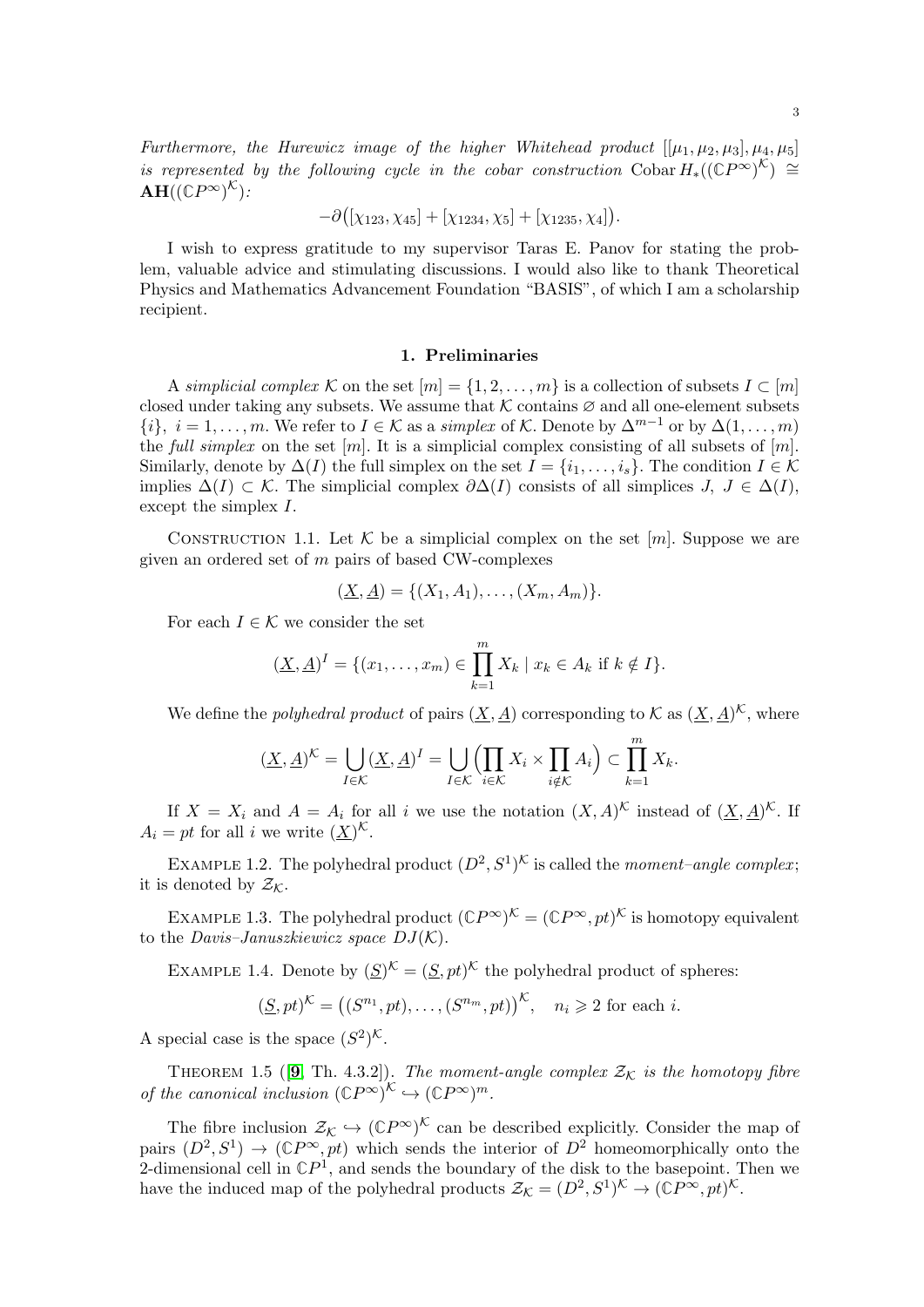Corollary 1.6. There is an exact sequence of rational homotopy Lie algebras

$$
0 \to \pi_*(\Omega \mathcal{Z}_{\mathcal{K}}) \otimes \mathbb{Q} \to \pi_*(\Omega \left(\mathbb{C}P^\infty\right)^{\mathcal{K}}) \otimes \mathbb{Q} \to \langle u_1, \ldots, u_m \rangle_{\mathbb{Q}} \to 0
$$

where  $\langle u_1, \ldots, u_m \rangle_{\mathbb{Q}}$  denotes the m-dimensional vector space with trivial Lie bracket,  $|u_i|$  = 1; and an exact sequence of Pontryagin algebras

$$
1 \to H_*(\Omega \mathcal{Z}_{\mathcal{K}}; \mathbf{k}) \to H_*(\Omega \left(\mathbb{C}P^\infty\right)^{\mathcal{K}}; \mathbf{k}) \to \Lambda[u_1, \ldots, u_m] \to 0
$$

for any commutative ring  $k$  with unit.

COROLLARY 1.7. Any map  $S^n \to (\mathbb{C}P^{\infty})^{\mathcal{K}}$  with  $n \geq 3$  lifts to a map  $S^n \to \mathcal{Z}_{\mathcal{K}}$ .

The following combinatorial construction is crucial for the definition of canonical higher Whitehead brackets for polyhedral products; it can be found in [[2](#page-21-1)].

<span id="page-3-0"></span>DEFINITION 1.8. Let K be a simplicial complex on the set of vertices  $[m]$ , and let  $\mathcal{K}_1, \ldots, \mathcal{K}_m$  be an ordered collection of simplicial complexes such that sets of vertices of each two  $\mathcal{K}_i$  and  $\mathcal{K}_j$  do not intersect. The *substitution complex*  $\mathcal{K}(\mathcal{K}_1, \ldots, \mathcal{K}_m)$  is defined as follows:

$$
\mathcal{K}(\mathcal{K}_1,\ldots,\mathcal{K}_m)=\{I_{j_1}\sqcup\cdots\sqcup I_{j_k}\mid I_{j_l}\in\mathcal{K}_{j_l},\ l=1,\ldots,k,\ \{j_1,\ldots,j_k\}\in\mathcal{K}\}.
$$

It is easy to see that  $\mathcal{K}(\mathcal{K}_1,\ldots,\mathcal{K}_m)$  is a simplicial complex.

EXAMPLE 1.9. Suppose each  $\mathcal{K}_i$  is a single vertex  $\{i\}$ ; then  $\mathcal{K}(\mathcal{K}_1,\ldots,\mathcal{K}_m) = \mathcal{K}$ . In particular,

$$
\partial \Delta(1,\ldots,m) = \partial \Delta^{m-1}, \quad \Delta(1,\ldots,m) = \Delta^{m-1},
$$

in accordance with the previous notation.



Figure 1. Substitution complex  $\partial \Delta(\partial \Delta(1,2,3), 4, 5)$ .

EXAMPLE 1.10. Let  $\mathcal{K} = \partial \Delta^2$ , let  $\mathcal{K}_1 = \partial \Delta(1,2,3)$ , let  $\mathcal{K}_2 = {\emptyset, {\{4\}}}$ , and let  $\mathcal{K}_2 = {\emptyset, {\{4\}}}$  $\{\emptyset, \{5\}\}.$  Then the substitution complex has the following form:

$$
\mathcal{K}(\mathcal{K}_1,\mathcal{K}_2,\mathcal{K}_3)=\partial\Delta(\partial\Delta(1,2,3),4,5).
$$

It is shown in Fig. 1.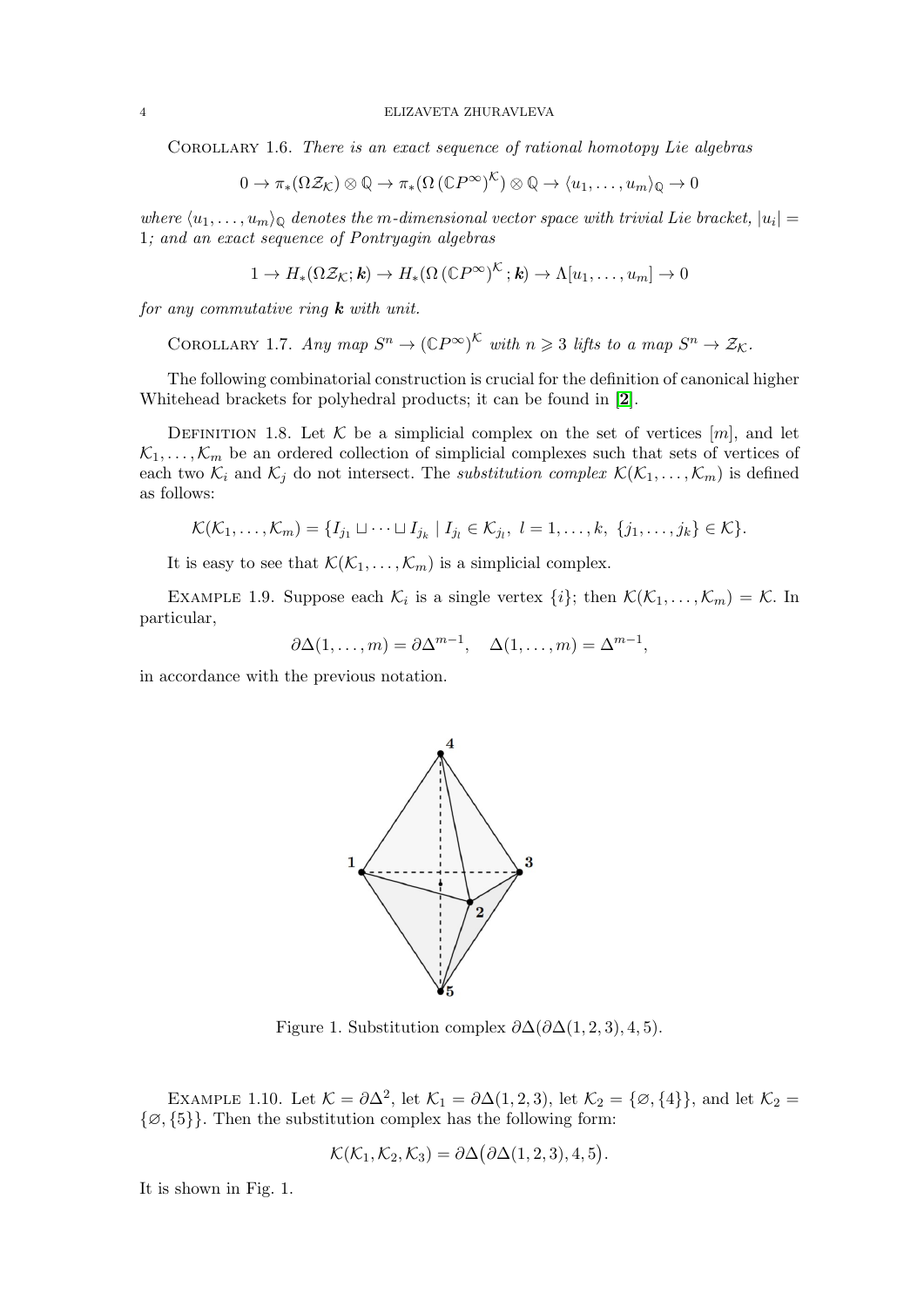### <span id="page-4-0"></span>2. Canonical higher Whitehead products for the Davis–Januszkiewicz space

First, we give the definition of a (general) higher Whitehead product, following [[5](#page-21-6)], [[13](#page-22-4)]. Given the spheres  $S^{n_1}, \ldots, S^{n_k}, n_j \geq 2$ , we consider the wedge  $S^{n_1} \vee \cdots \vee S^{n_k}$  and the fat wedge  $T(S^{n_1},...,S^{n_k}),$  which is defined by the equation

$$
S^{n_1} \times \cdots \times S^{n_k} = T(S^{n_1}, \ldots, S^{n_k}) \cup_{\omega} e^N,
$$

where  $e^N$ ,  $N = n_1 + \cdots + n_k$ , is the top cell of the product  $S^{n_1} \times \cdots \times S^{n_k}$ . Let  $\omega: S^{N-1} \to$  $T(S^{n_1}, \ldots, S^{n_k})$  be the attaching map that corresponds to this cell.

<span id="page-4-1"></span>DEFINITION 2.1. Let X be a topological space. Suppose given homotopy classes  $x_i \in$  $\pi_{n_j}(X), j = 1, \ldots, k.$  Denote by g the induced map  $g = x_1 \vee \ldots \vee x_k : S^{n_1} \vee \cdots \vee S^{n_k} \to X.$ The (general) higher Whitehead product  $[x_1, \ldots, x_k]_W \subset \pi_{N-1}(X)$  is the set of homotopy classes

$$
\{f \circ \omega \mid f: T(S^{n_1}, \ldots, S^{n_k}) \to X \text{ is an extension of } g\}.
$$

This is described by the diagram

$$
S^{n_1} \vee \cdots \vee S^{n_k} \xrightarrow{g} X
$$

$$
S^{N-1} \xrightarrow{\omega} T(S^{n_1}, \dots, S^{n_k})
$$

We say that the higher Whitehead product is *trivial* if  $0 \in [x_1, \ldots, x_k]_W$ .

REMARK 2.2. In the case  $k = 2$ , the fat wedge  $T(S^{n_1}, S^{n_2})$  coincides with the wedge  $S^{n_1} \vee S^{n_2}$  and we obtain the classical definition of the Whitehead product:

$$
[x_1, x_2]_W \colon S^{N-1} \xrightarrow{\omega} S^{n_1} \vee S^{n_2} \xrightarrow{g} X.
$$

From now on we work with the Davis–Januszkiewicz space  $(\mathbb{C}P^{\infty})^{\mathcal{K}}$ . As defined above, a (general) higher Whitehead product is a set of homotopy classes. However, in the case of  $({\mathbb{C}}P^{\infty})^{\mathcal{K}}$  a canonical representative can be chosen in this set.

We define 2-dimensional classes  $\mu_i$ :

$$
\mu_i\colon S^2\cong\mathbb{C}P^1\hookrightarrow\mathbb{C}P^\infty\hookrightarrow(\mathbb{C}P^\infty)^{\vee m}\hookrightarrow(\mathbb{C}P^\infty)^{\mathcal{K}}.
$$

The map  $\mathbb{C}P^{\infty} \hookrightarrow (\mathbb{C}P^{\infty})^{\vee m}$  is the inclusion of the *i*th wedge summand. The inclusion  $({\mathbb C}P^\infty)^{\vee m} \hookrightarrow ({\mathbb C}P^\infty)^{\mathcal K}$  is well defined since K contains all  $\{i\}, i=1,\ldots,m$ .

Consider the Whitehead product of  $\mu_i$  and  $\mu_j$ ,  $i \neq j$ :

$$
[\mu_i, \mu_j]_W : S^3 \cong \partial(D^2 \times D^2) \cong D^2 \times S^1 \cup S^1 \times D^2 \to S_i^2 \times pt \cup pt \times S_j^2
$$
  

$$
\cong (S^2)^{\partial \Delta(i,j)} \hookrightarrow (\mathbb{C}P^{\infty})^{\partial \Delta(i,j)} \hookrightarrow (\mathbb{C}P^{\infty})^{\mathcal{K}}.
$$

Here the composite  $S^3 \to S^2 \vee S^2$  is the attaching map of the top cell of  $S^2 \times S^2$ . The map  $S^2 \vee S^2 \to (\mathbb{C}P^{\infty})^{\mathcal{K}}$  coincides with  $\mu_i \vee \mu_j$ .

<span id="page-4-2"></span>DEFINITION 2.3. Let the indices  $i_1, \ldots, i_n$  be pairwise different. Suppose that  $\partial \Delta(i_1,\ldots,i_n) \subset \mathcal{K}$ . The canonical higher Whitehead product  $[\mu_{i_1},\ldots,\mu_{i_n}]$  is the element in  $\pi_{2n-1}((\mathbb{C}P^{\infty})^{\mathcal{K}})$  defined by

$$
[\mu_{i_1}, \dots, \mu_{i_n}] : S^{2n-1} \cong \partial(D_{i_1}^2 \times \dots \times D_{i_n}^2) \cong \bigcup_{k=1}^n (D_{i_1}^2 \times \dots \times S_{i_k}^1 \times \dots \times D_{i_n}^2) \to
$$
  

$$
\to \bigcup_{k=1}^n (S_{i_1}^2 \times \dots \times pt \times \dots \times S_{i_n}^2) \cong (S^2)^{\partial \Delta(i_1, \dots, i_n)} \hookrightarrow (\mathbb{C}P^{\infty})^{\partial \Delta(i_1, \dots, i_n)} \to (\mathbb{C}P^{\infty})^{\mathcal{K}}.
$$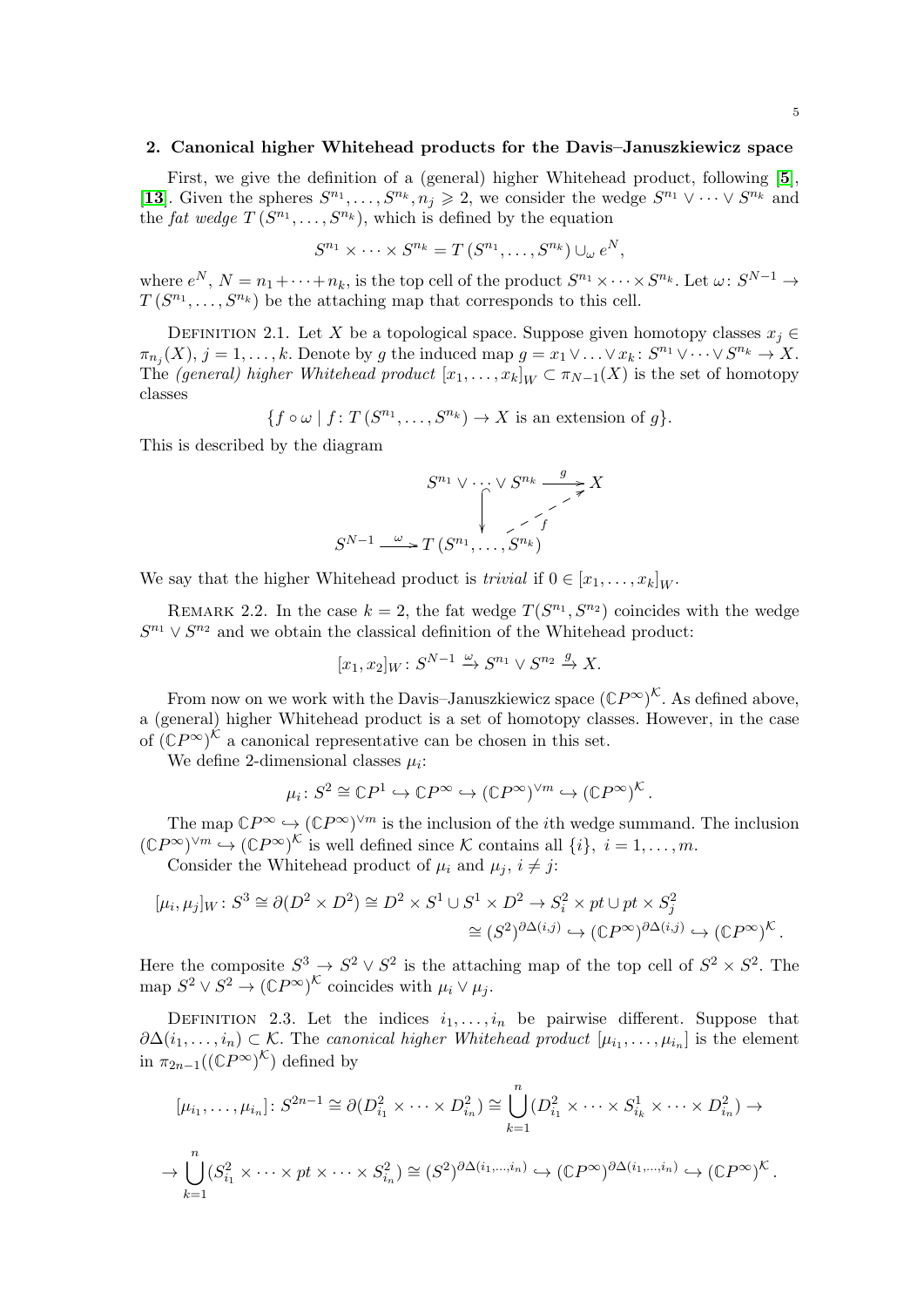Here the map to the fat wedge  $S^{2n-1} \to (S^2)^{\partial \Delta(i_1,\dots,i_n)} \cong T(S^2,\dots,S^2)$  coincides with the attaching map of the top cell of the product  $(S^2)^n$ . In the case of the Davis-Januszkiewicz space  $(\mathbb{C}P^{\infty})^{\mathcal{K}}$ , there is a canonical map from the fat wedge  $T(S^2, \ldots, S^2) \cong$  $(S^2)^{\partial \Delta(i_1,\dots,i_n)} \hookrightarrow (\mathbb{C}P^{\infty})^{\mathcal{K}}$  (the indices  $i_1,\dots,i_n$  are pairwise different). Since the map  $(S^2)^{\partial \Delta(i_1,\dots,i_n)} \hookrightarrow (\mathbb{C}P^{\infty})^{\mathcal{K}}$  extends the map

$$
\mu_{i_1} \vee \cdots \vee \mu_{i_n} \colon S^2 \vee \cdots \vee S^2 \hookrightarrow (\mathbb{C}P^{\infty})^{\mathcal{K}},
$$

the canonical higher Whitehead product  $[\mu_{i_1}, \ldots, \mu_{i_n}]$  is contained in the (general) Whitehead product  $[\mu_{i_1}, \ldots, \mu_{i_n}]_W$ , defined as a set in Definition [2.1.](#page-4-1)

The canonical higher Whitehead product  $[\mu_{i_1}, \ldots, \mu_{i_n}]$  is well defined if and only if  $\partial \Delta(i_1,\ldots,i_n) \subset \mathcal{K}$ . It is easy to show that this homotopy class equals zero when  $\Delta(i_1,\ldots,i_n)\subset\mathcal{K}.$ 

For the general higher Whitehead product  $[\mu_{i_1}, \ldots, \mu_{i_n}]_W$  to be well defined, it is necessary that  $[\mu_{i_1}, \ldots, \widehat{\mu_{i_k}}, \ldots, \mu_{i_n}]_W = 0, \ k = 1, \ldots, n.$ 

PROPOSITION 2.4. The (general) higher Whitehead product  $[\mu_{i_1}, \ldots, \mu_{i_n}]_W$  is

- (1) defined in  $\pi_{2n-1}((\mathbb{C}P^{\infty})^{\mathcal{K}})$  if and only if  $\partial \Delta(i_1,\ldots,i_n) \subset \mathcal{K}$ ;
- (2) trivial if and only if  $\Delta(i_1,\ldots,i_n) \subset \mathcal{K}$ .

Further we consider a bracket sequence with 2-dimensional classes  $\mu_i$  such that this sequence contains only pairwise different indices, for example:

$$
[\mu_1,\mu_2,[\mu_3,\mu_4,\mu_5],[\mu_6,[\mu_7,\mu_8,\mu_9],\mu_{10}],[\mu_{11},\mu_{12}].
$$

Construction 2.5. [[2](#page-21-1), Constr. 4.4] Here we define the substitution simplicial complex  $\partial \Delta_w$  corresponding to a bracket sequence w with pairwise different indices. The bracket  $[\mu_{i_1}, \ldots, \mu_{i_n}]$  corresponds to the complex  $\partial \Delta(i_1, \ldots, i_n)$ . Suppose we have a bracket sequence w of the form

$$
[w_1,\ldots,w_q,\mu_{i_1},\ldots,\mu_{i_p}],
$$

where  $w_1, \ldots, w_q$  are bracket sequences with the corresponding simplicial complexes  $\partial \Delta_{w_1}, \ldots, \partial \Delta_{w_q}$ . Then we assign to the the bracket sequence w the following substitution simplicial complex (see Definition [1.8\)](#page-3-0):

$$
\partial \Delta_w := \partial \Delta(\partial \Delta_{w_1}, \dots, \partial \Delta_{w_q}, i_1, \dots, i_p).
$$

We also define

$$
\Delta_w := \Delta(\partial \Delta_{w_1}, \dots, \partial \Delta_{w_q}, i_1, \dots, i_p).
$$

<span id="page-5-0"></span>DEFINITION 2.6. Assume that  $\partial \Delta_w \subset \mathcal{K}$ . The canonical higher Whitehead product w that corresponds to the bracket sequence  $[w_1, \ldots, w_q, \mu_{i_1}, \ldots, \mu_{i_p}]$  is defined inductively as follows. The bracket  $[\mu_{i_1}, \ldots, \mu_{i_n}] \in \pi_{2n-1}((\mathbb{C}P^{\infty})^{\mathcal{K}})$  is described in Definition [2.3.](#page-4-2) By induction, suppose that canonical higher Whitehead products  $w_1, \ldots, w_q$ , deg  $w_i = k_i$ , are already defined. Following [[2](#page-21-1), Lemma 3.2], define  $[w_1, \ldots, w_q, \mu_{i_1}, \ldots, \mu_{i_p}]$  as the following element of  $\pi_*((\mathbb{C}P^{\infty})^{\mathcal{K}})$ :

$$
[w_1, \ldots, w_q, \mu_{i_1}, \ldots, \mu_{i_p}] : S^{k_1 + \cdots + k_q + 2p - 1} \cong \partial(D^{k_1} \times \cdots \times D^{k_q} \times D_{i_1}^2 \times \cdots \times D_{i_p}^2)
$$
  
\n
$$
\cong \left( \left( \bigcup_{i=1}^q (D^{k_1} \times \cdots \times S^{k_i - 1} \times \cdots \times D^{k_q}) \right) \times D_{i_1}^2 \times \cdots \times D_{i_p}^2 \right) \cup
$$
  
\n
$$
\cup \left( D^{k_1} \times \cdots \times D^{k_q} \times \left( \bigcup_{j=1}^p (D_{i_1}^2 \times \cdots \times S_{i_j}^1 \times \cdots \times D_{i_p}^2) \right) \right)
$$
  
\n
$$
\xrightarrow{\alpha} \left( \left( \bigcup_{i=1}^q (S^{k_1} \times \cdots \times pt \times \cdots \times S^{k_q}) \right) \times (D^2, S^1)^{\Delta(i_1, \ldots, i_p)} \right) \cup
$$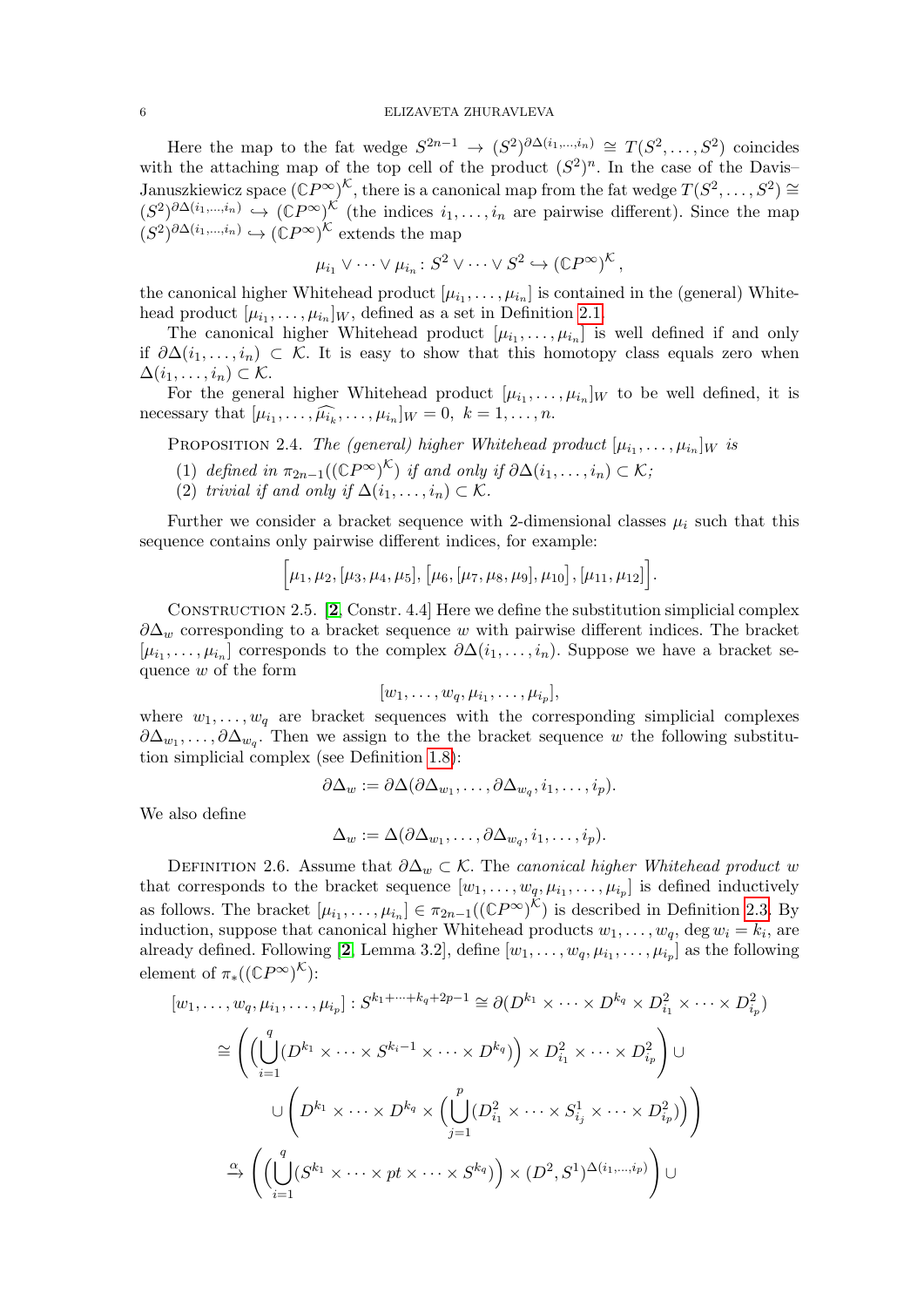$$
\bigcup \left( S^{k_1} \times \cdots \times S^{k_q} \times (D^2, S^1)^{\partial \Delta(i_1, \ldots, i_p)} \right)
$$
\n
$$
\stackrel{\beta}{\rightarrow} \left( \left( \bigcup_{i=1}^q (S^{k_1} \times \cdots \times pt \times \cdots \times S^{k_q}) \right) \times (S^2)^{\Delta(i_1, \ldots, i_p)} \right) \cup
$$
\n
$$
\stackrel{\gamma}{\rightarrow} \left( \left( \bigcup_{i=1}^q ((S^2)^{\partial \Delta_{w_1}} \times \cdots \times pt \times \cdots \times (S^2)^{\partial \Delta_{w_q}}) \right) \times (S^2)^{\Delta(i_1, \ldots, i_p)} \right)
$$
\n
$$
\stackrel{\gamma}{\rightarrow} \left( \left( \bigcup_{i=1}^q ((S^2)^{\partial \Delta_{w_1}} \times \cdots \times pt \times \cdots \times (S^2)^{\partial \Delta_{w_q}}) \right) \times (S^2)^{\Delta(i_1, \ldots, i_p)} \right) \cup
$$
\n
$$
\cong \left( (S^2)^{\partial \Delta(\partial \Delta_{w_1}, \ldots, \partial \Delta_{w_q})} \times (S^2)^{\Delta(i_1, \ldots, i_p)} \right) \cup \left( (S^2)^{\Delta(\partial \Delta_{w_1}, \ldots, \partial \Delta_{w_q})} \times (S^2)^{\partial \Delta(i_1, \ldots, i_p)} \right)
$$
\n
$$
\cong (S^2)^{\partial \Delta(\partial \Delta_{w_1}, \ldots, \partial \Delta_{w_q}, i_1, \ldots, i_p)} \cong (S^2)^{\partial \Delta_{w}} \cong (\mathbb{C}P^1)^{\partial \Delta_{w}} \stackrel{\delta}{\rightarrow} (\mathbb{C}P^{\infty})^{\mathcal{K}}.
$$

Here the map  $\alpha$  is induced by collapsing the boundaries of the disks  $D^{k_i}$  to the point. The analogous map of the pairs  $(D^2, S^1) \rightarrow (S^2, pt)$  induces the map of polyhedral products  $(D^2, S^1)^{\mathcal{K}} \to (S^2, pt)^{\mathcal{K}}$ , which we use to define the map  $\beta$ . The map  $\gamma$  is defined using the maps  $S^{k_i} \xrightarrow{w_i} (S^2)^{\partial \Delta_{w_i}} \hookrightarrow ({{\mathbb C}}P^\infty)^{\partial \Delta_{w_i}}$  from the previous step. Since  $\mathcal{K} \supset \partial \Delta_w = \partial \Delta(\partial \Delta_{w_1}, \ldots, \partial \Delta_{w_q}, i_1, \ldots, i_p)$ , the last map  $\delta$  is well defined.

PROPOSITION 2.7. Suppose that  $\partial \Delta_w \subset \mathcal{K}$ . Then the canonical higher Whitehead product w is contained in the corresponding (general) Whitehead product.

PROOF. The domain of the map  $\gamma$  from Definition [2.6,](#page-5-0)

$$
\left( \left( \bigcup_{i=1}^q (S^{k_1} \times \dots \times pt \times \dots \times S^{k_q}) \right) \times (S^2)^{\Delta(i_1, \dots, i_p)} \right) \cup \left( S^{k_1} \times \dots \times S^{k_q} \times (S^2)^{\partial \Delta(i_1, \dots, i_p)} \right)
$$

is the fat wedge  $T(S^{k_1}, \ldots, S^{k_q}, S_{i_1}^2, \ldots, S_{i_p}^2)$ . The composition  $\beta \circ \alpha$ 

$$
S^{k_1+\cdots+k_q+2p-1} \xrightarrow{\beta \circ \alpha} T(S^{k_1}, \ldots, S^{k_q}, S_{i_1}^2, \ldots, S_{i_p}^2)
$$

coincides with the attaching map of the top cell of the product  $S^{k_1}\times\cdots\times S^{k_q}\times S^2_{i_1}\times\cdots\times S^2_{i_p}.$ The restriction of the map  $\delta \circ \gamma$ 

$$
T(S^{k_1},\ldots,S^{k_q},S_{i_1}^2,\ldots,S_{i_p}^2) \stackrel{\gamma}{\to} (S^2)^{\partial \Delta_w} \stackrel{\delta}{\hookrightarrow} (\mathbb{C}P^{\infty})^{\mathcal{K}}
$$

to the wedge  $S^{k_1} \vee \cdots \vee S^{k_q} \vee S^2_{i_1} \vee \cdots \vee S^2_{i_p}$  is the wedge of maps  $w_1, \ldots, w_q, \mu_{i_1}, \ldots, \mu_{i_p}$ . Therefore, the composition  $w = \delta \circ \gamma \circ \beta \circ \alpha$ 

$$
w = [w_1, \ldots, w_q, \mu_{i_1}, \ldots, \mu_{i_p}] : S^{k_1 + \cdots + k_q + 2p - 1}
$$

$$
\xrightarrow{\beta \circ \alpha} T(S^{k_1}, \ldots, S^{k_q}, S_{i_1}^2, \ldots, S_{i_p}^2) \xrightarrow{\delta \circ \gamma} (\mathbb{C}P^{\infty})^{\mathcal{K}},
$$

is indeed an element of the (general) higher Whitehead product from Definition [2.1.](#page-4-1)  $\Box$ 

COROLLARY 2.8. Assume that  $\partial \Delta_w \subset \mathcal{K}$ . Then the (general) Whitehead product w is nonempty.

QUESTION 2.9. Let  $w = [w_1, \ldots, w_q, \mu_{i_1}, \ldots, \mu_{i_p}]_W$  be a (general) Whitehead product. Suppose that the product w is defined in  $\pi_*((\mathbb{C}P^{\infty})^{\mathcal{K}})$ , in other words, there exists at least one extension from the wedge to the fat wedge in Definition [2.1.](#page-4-1) Does it imply that  $\partial \Delta_w \subset \mathcal{K}$ ?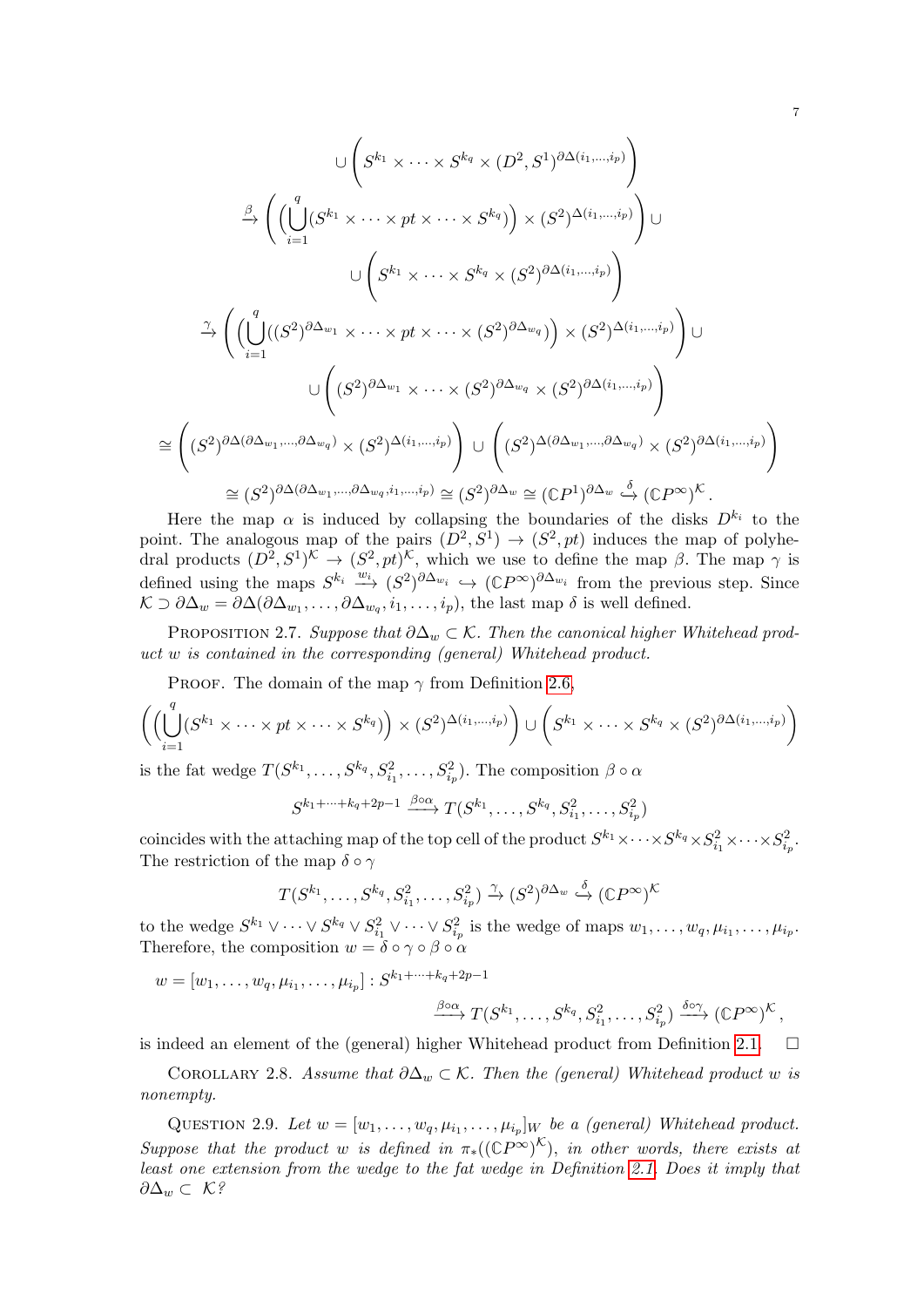THEOREM [2](#page-21-1).10 ([2, Th. 5.1]). Let  $\mathcal{K} = \partial \Delta_w$ . Then the canonical higher Whitehead product  $w = [w_1, \ldots, w_q, \mu_{i_1}, \ldots, \mu_{i_p}]$  is nontrivial in  $\pi_{k_1 + \cdots + k_q + 2p-1}((\mathbb{C}P^{\infty})^{\mathcal{K}})$ .

CONSTRUCTION 2.11. Let  $w$  be a canonical higher Whitehead product. Suppose that  $K \supset \Delta_w$ . Then the *canonical extension* of w to the disk is defined:

$$
D^{k_1+\dots+k_q+2p} \cong D^{k_1} \times \dots \times D^{k_q} \times D_{i_1}^2 \times \dots \times D_{i_p}^2 \to S^{k_1} \times \dots \times S^{k_q} \times S_{i_1}^2 \times \dots \times S_{i_p}^2
$$
  

$$
\to (S^2)^{\partial \Delta_{w_1}} \times \dots \times (S^2)^{\partial \Delta_{w_q}} \times S_{i_1}^2 \times \dots \times S_{i_p}^2 \cong (S^2)^{\partial \Delta_{w_1}} \times \dots \times (S^2)^{\partial \Delta_{w_q}} \times (S^2)^{\Delta(i_1,\dots,i_p)}
$$
  

$$
\cong (S^2)^{\partial \Delta_{w_1} \times \dots \times \partial \Delta_{w_q} \times \Delta(i_1,\dots,i_p)} \cong (S^2)^{\Delta(\partial \Delta_{w_1},\dots,\partial \Delta_{w_q},i_1,\dots,i_p)} \hookrightarrow (\mathbb{C}P^{\infty})^{\mathcal{K}}.
$$

This implies that  $w = [w_1, ..., w_q, \mu_{i_1}, ..., \mu_{i_p}] = 0.$ 

It follows that a canonical higher Whitehead product  $w = [w_1, \ldots, w_q, \mu_{i_1}, \ldots, \mu_{i_p}]$  is well defined if and only if  $\partial \Delta_w \subset \mathcal{K}$  and equals zero in  $\pi_*((\mathbb{C}P^\infty)^{\mathcal{K}})$  if  $\Delta_w \subset \mathcal{K}$ , as observed in [[2](#page-21-1)].

QUESTION 2.12. Let  $w = [w_1, \ldots, w_q, \mu_{i_1}, \ldots, \mu_{i_p}]_W$  be a canonical higher Whitehead product. Suppose that  $w_j \neq 0$  for  $j = 1, \ldots, q$  and  $w = 0$  in  $\pi_*((\mathbb{C}P^{\infty})^{\mathcal{K}})$ . Does it imply that  $\Delta_w \subset \mathcal{K}$ ?

The answer is positive for products of depth at most two:

THEOREM [2](#page-21-1).13 ([2, Th. 5.2]). Let  $w_j = [\mu_{j_1}, ..., \mu_{j_{p_j}}], j = 1, ..., q$ , be nontrivial canonical higher Whitehead products. Consider the following higher Whitehead product:

$$
w=[w_1,\ldots,w_q,\mu_{i_1},\ldots,\mu_{i_p}].
$$

Then  $w = 0$  in  $\pi_*((\mathbb{C}P^{\infty})^{\mathcal{K}})$  if and only if K contains  $\Delta_w$  as a subcomplex.

Question 2.14. Suppose that the (general) higher Whitehead product  $w = [w_1, \ldots, w_q, \mu_{i_1}, \ldots, \mu_{i_p}]_W$  is trivial and  $w_j$  are nontrivial for  $j = 1, \ldots, q$ . Does it imply that  $\Delta_w \subset \mathcal{K}^g$ 

# 3. Cobar construction for polyhedral products

<span id="page-7-0"></span>We consider the cobar construction (the algebraic loop functor) Cobar from the category of 1-connected differential graded coalgebras  $DGC_{1,\mathbb{Z}}$  to the category of differential graded connected algebras  $DGA_{0,\mathbb{Z}}$ . Its right adjoint is the bar construction (the algebraic classifying functor) Bar:

Cobar: 
$$
DGC_{1,\mathbb{Z}} \leftrightarrows DGA_{0,\mathbb{Z}}
$$
: Bar.

The *cobar functor* Cobar assigns to a dg coalgebra  $(C, \partial_C)$  with  $C_0 = \mathbb{Z}$  and  $C_1 = 0$ the dg algebra

<span id="page-7-1"></span>
$$
Cobar C = (T(s^{-1}\overline{C}), \partial)
$$

that is the free associative algebra on the desuspension of the module  $\overline{C} = \text{Coker}(C_0 \cong \overline{C})$  $\mathbb{Z} \hookrightarrow C$ ). The differential  $\partial$  is given by

(3.1) 
$$
\partial(s^{-1}c) = -s^{-1}\partial_C(c) + \sum_i (-1)^{|x_i|} s^{-1} x_i \otimes s^{-1} y_i
$$

where  $c \in C$  with comultiplication  $\Delta c = c \otimes 1 + 1 \otimes c + \sum_i x_i \otimes y_i$ .

THEOREM [3](#page-21-3).1 ([3]). For a simply connected pointed space X and a commutative ring k with unit, there is a natural isomorphism of graded algebras

$$
H(\mathrm{Cobar}\, C_*(X;\mathbf{k})) \cong H_*(\Omega X;\mathbf{k}),
$$

where  $C_*(X; \mathbf{k})$  denotes the suitably reduced singular chain complex of X.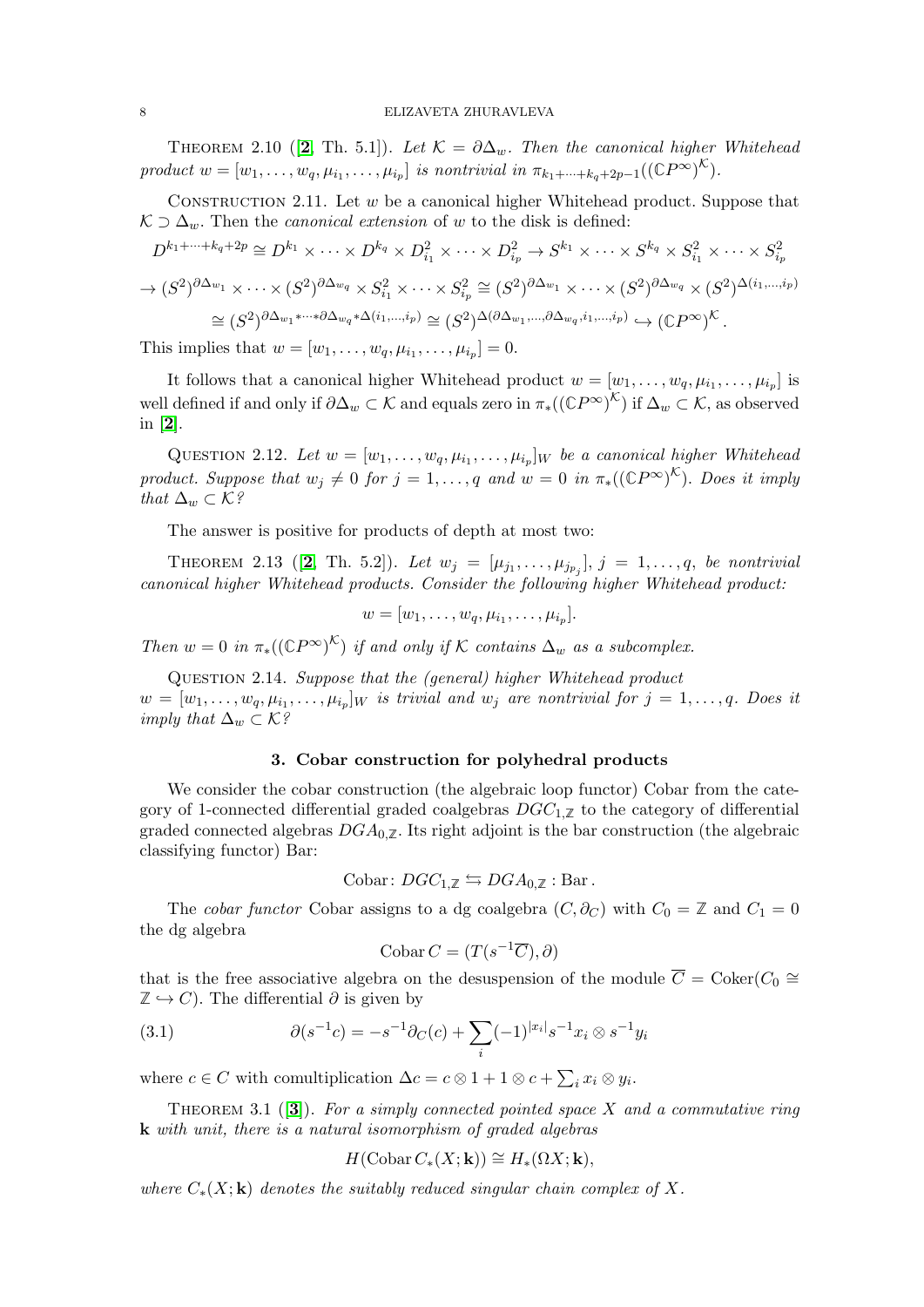Now we turn to polyhedral products. Recall that  $\underline{X}$  stands for the sequence of topological spaces  $(X_1, \ldots, X_m)$ . Also, by  $X^{\mathcal{K}}$  we denote the polyhedral product  $((X_1, pt), \ldots, (X_m, pt))^{\mathcal{K}}$ .

THEOREM 3.2 ([[9](#page-22-0), Th. 8.1.2]). If each space  $X_i$  in  $\underline{X} = (X_1, \ldots, X_m)$  is formal, then the polyhedral product  $\underline{X}^{\mathcal{K}}$  is also formal.

It follows that the Davis–Januszkiewicz space  $({\mathbb{C}}P^{\infty})^{\mathcal{K}}$  and the polyhedral product of spheres  $(\underline{S})^{\mathcal{K}} = ((S^{n_1}, pt), \ldots, (S^{n_k}, pt))^{\mathcal{K}}$  are formal. As shown in [[14](#page-22-9)], the space  $({\mathbb{C}}P^{\infty})^{\mathcal{K}}$ is also  $\mathbb{Z}$ -formal. The same holds for  $(\underline{S})^{\mathcal{K}}$ .

The face algebra  $\mathbb{Z}[\mathcal{K}]$  is the quotient dg algebra with zero differential

$$
\mathbb{Z}[\mathcal{K}] = \mathbb{Z}[v_1,\ldots,v_m]/\mathcal{I}_{\mathcal{K}}, |v_i|=2,
$$

where  $\mathcal{I}_{\mathcal{K}} = (v_I \mid I \notin \mathcal{K})$  is the Stanley–Reisner ideal generated by those monomials  $v_I = v_{i_1} \cdots v_{i_s}$  for which  $I = \{i_1, \ldots, i_s\}$  is not a simplex in K.

The face coalgebra  $\mathbb{Z}\langle K \rangle$  is the graded dual of the face algebra  $\mathbb{Z}[\mathcal{K}]$ . We consider multisets  $\sigma$  of m elements.

$$
\sigma = \{\underbrace{1,\ldots,1}_{k_1},\underbrace{2,\ldots,2}_{k_2},\ldots,\underbrace{m,\ldots,m}_{k_m}\}
$$

such that the *support* of  $\sigma$  (i.e. the set  $I_{\sigma} = \{i \in [m] \mid k_i \neq 0\}$ ) is a simplex in K. Then  $\mathbb{Z}\langle K\rangle$  has an additive basis consisting of the elements  $c_{\sigma}$ , each  $c_{\sigma}$  is dual to the monomial  $v_1^{k_1}v_2^{k_2}\cdots v_m^{k_m}\in \mathbb{Z}[\mathcal{K}].$  The coproduct is given by

$$
\Delta c_{\sigma} = \sum_{(\tau,\tau'),\ \sigma = \tau \sqcup \tau'} c_{\tau} \otimes c_{\tau'},
$$

where the sum ranges over all ordered partitions of  $\sigma$  into submultisets  $\tau$  and  $\tau'$ .

PROPOSITION 3.3. We have

- (a) the cohomology algebra  $H^*((\mathbb{C}P^{\infty})^{\mathcal{K}};\mathbb{Z})$  is isomorphic to  $\mathbb{Z}[\mathcal{K}],$
- (b) the homology coalgebra  $H_*((\mathbb{C}P^{\infty})^{\mathcal{K}};\mathbb{Z})$  is isomorphic to  $\mathbb{Z}\langle\mathcal{K}\rangle$ .

<span id="page-8-1"></span>Consider the cobar construction Cobar  $\mathbb{Z}\langle K \rangle$ . By the definition above, we obtain

(3.2) 
$$
\text{Cobar}\,\mathbb{Z}\langle\mathcal{K}\rangle = T(U),\ U = \langle\chi_{\sigma} \mid I_{\sigma} \in \mathcal{K}, \sigma \neq \varnothing\rangle, \ |\chi_{\sigma}| = 2|\sigma| - 1.
$$

Since the differential on  $\mathbb{Z}\langle K \rangle$  is zero, we get

(3.3) 
$$
\partial \chi_{\sigma} = \sum_{(\tau,\tau'), \sigma = \tau \sqcup \tau'} \chi_{\tau} \otimes \chi_{\tau'}.
$$

For example,

<span id="page-8-0"></span>
$$
\partial \chi_{ii} = \chi_i \otimes \chi_i, \quad \partial \chi_{ij} = \chi_i \otimes \chi_j + \chi_j \otimes \chi_i.
$$

PROPOSITION 3.4 ( $[9,$  $[9,$  $[9,$  Prop. 8.4.10]). There is an isomorphism of graded algebras

$$
H_*(\Omega\left(\mathbb{C}P^\infty\right)^{\mathcal{K}};\mathbb{Z})\cong H(\mathrm{Cobar}\,\mathbb{Z}\langle\mathcal{K}\rangle).
$$

We want to obtain a similar description for the cobar construction and the Pontryagin algebra for the polyhedral product of spheres  $(S)^{\mathcal{K}}$ . We start by describing explicitly the cobar construction Cobar  $H_*((\underline{S})^{\mathcal{K}};\mathbb{Z})$ .

THEOREM 3.5 ([[7](#page-22-10)]). Let  $\underline{X} = (X_1, \ldots, X_m)$  be a sequence of pointed cell complexes, and let  $\bf k$  be a ring such that the natural map

$$
H^*(X_{j_1};{\bf k})\otimes\cdots\otimes H^*(X_{j_k};{\bf k})\to H^*(X_{j_1}\times\cdots\times X_{j_k};{\bf k})
$$

is an isomorphism for any  $\{j_1, \ldots, j_k\} \subset [m]$ . Then there is an isomorphism of algebras

$$
H^*(\underline{X}^{\mathcal{K}}; \mathbf{k}) \simeq (H^*(X_1; \mathbf{k}) \otimes \cdots \otimes H^*(X_m; \mathbf{k}))/\mathcal{I},
$$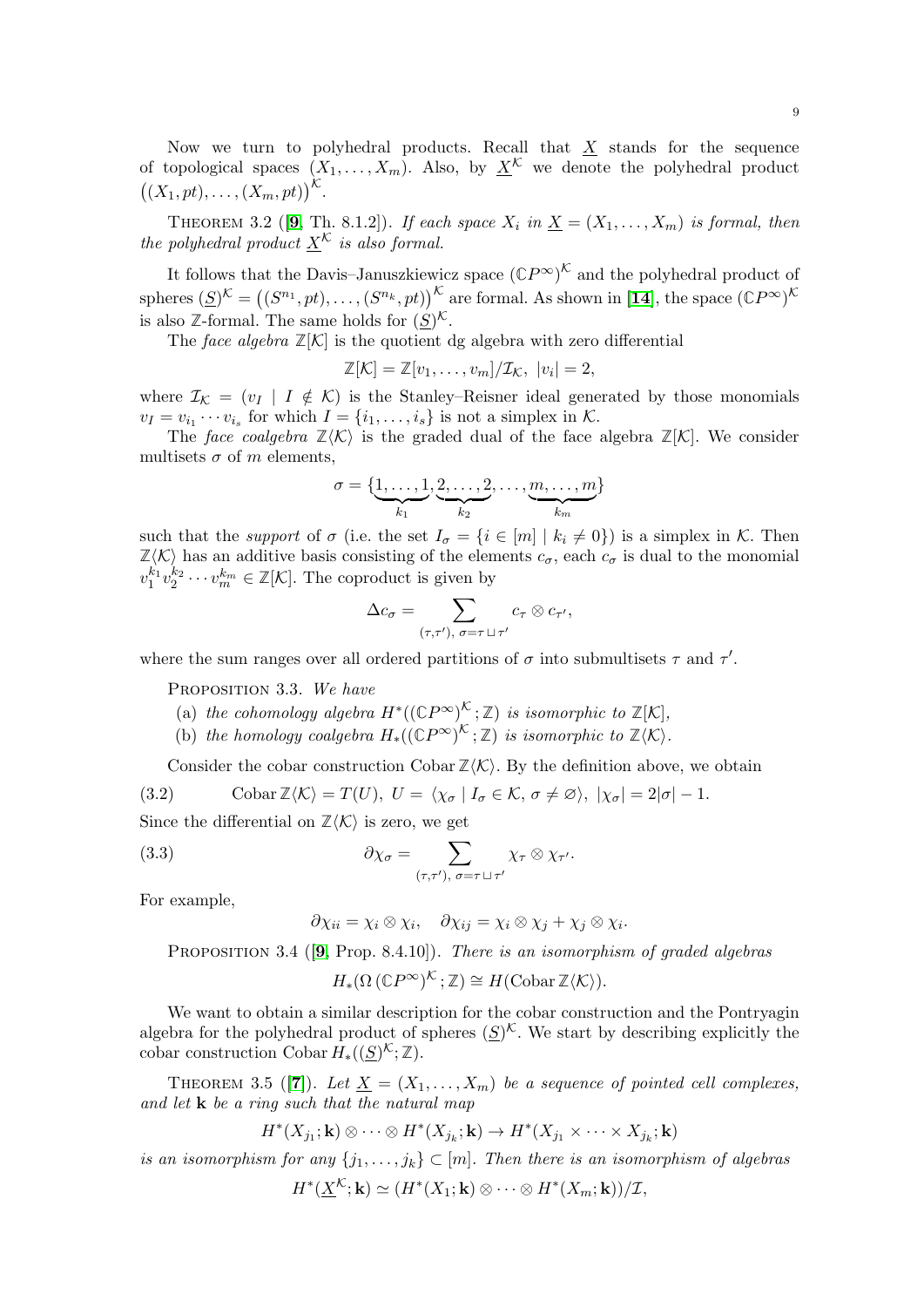where I is the generalised Stanley-Reisner ideal, generated by elements  $x_{j_1} \otimes \cdots \otimes x_{j_k}$ ,  $x_{j_i} \in \widetilde{H}^*(X_{j_i}; \mathbf{k})$  and  $\{j_1, \ldots, j_k\} \notin \mathcal{K}$ . Furthermore, the inclusion  $\underline{X}^{\mathcal{K}} \hookrightarrow X_1 \times \cdots \times X_m$ induces the quotient projection in cohomology.

COROLLARY 3.6. Let  $(S^{\infty})^{\mathcal{K}} = ((S^{n_1}, pt), \ldots, (S^{n_k}, pt))^{\mathcal{K}}$  be a polyhedral product of spheres. Then the cohomology algebra is given by

 $H^*((\underline{S})^{\mathcal{K}};\mathbb{Z})=\big(\mathbb{Z}[a_1]/(a_1^2)\otimes\ldots\otimes\mathbb{Z}[a_m]/(a_m^2)\big)\big/\big(a_{j_1}\otimes\cdots\otimes a_{j_s}\,\,\,if\,\,\{j_1,\ldots,j_s\}\notin\mathcal{K}\big),$ where  $|a_i|=n_i$ .

Given  $J = \{j_1, \ldots, j_s\} \subset [m], j_1 < \cdots < j_s$ , we denote by  $\alpha_J$  the element of  $H_*((\underline{S})^{\mathcal{K}};\mathbb{Z})$  dual to  $a_{j_1} \otimes \cdots \otimes a_{j_s} \in H^*((\underline{S})^{\mathcal{K}};\mathbb{Z}).$ 

**PROPOSITION** 3.7. Let  $(\mathcal{S})^{\mathcal{K}} = ((S^{n_1}, pt), \ldots, (S^{n_k}, pt))^{\mathcal{K}}$  be a polyhedral product of spheres. Then the homology coalgebra is

$$
H_*((\underline{S})^{\mathcal{K}};\mathbb{Z})=\langle \alpha_J,\,J\in\mathcal{K}\rangle,\quad J=\{j_1,\ldots,j_s\},\quad |\alpha_J|=n_{j_1}+\cdots+n_{j_s}.
$$

The coproduct is given by

<span id="page-9-2"></span>
$$
(3.4) \quad \Delta \alpha_{j_1 \cdots j_s} = \sum_{p=1}^{s-1} \sum_{\theta \in \widetilde{S}(p,s-p)} \varepsilon(\theta) \big( \alpha_{j_{\theta(1)} \cdots j_{\theta(p)}} \otimes \alpha_{j_{\theta(p+1)} \cdots j_{\theta(s)}} + \\ + (-1)^{|\alpha \dots ||\alpha \dots |} \alpha_{j_{\theta(p+1)} \cdots j_{\theta(s)}} \otimes \alpha_{j_{\theta(1)} \cdots j_{\theta(p)}} \big),
$$

where  $\widetilde{S}(p, s-p)$  denotes the set of shuffle permutations such that  $\theta(1) = 1$ , and  $\varepsilon(\theta)$  is the Koszul sign of the elements  $a_{j_1}, \ldots, a_{j_s}$ . Equivalently,

<span id="page-9-0"></span>(3.5) 
$$
\Delta \alpha_J = \sum_{(I,L), I \sqcup L = J, i_1 = j_1} \varepsilon(I, L) (\alpha_I \otimes \alpha_L + (-1)^{|a_L||a_I|} \alpha_L \otimes \alpha_I)
$$

(3.6) 
$$
= \sum_{(I,L), I \sqcup L = J} \varepsilon(I, L) \alpha_I \otimes \alpha_L.
$$

Here  $I = \{i_1, \ldots, i_p\}$  and  $L = \{l_1, \ldots, l_{s-p}\}$  are subsets of  $[m], i_1 < \cdots < i_p, l_1 < \cdots < i_p$  $l_{s-p}$ , and  $\varepsilon(I, L)$  is the Koszul sign:

<span id="page-9-1"></span>
$$
a_{j_1} \otimes \cdots \otimes a_{j_s} = \varepsilon(I, L) a_{i_1} \otimes \cdots a_{i_p} \otimes a_{l_1} \otimes \cdots a_{l_{s-p}}.
$$

PROOF. Since  $H^*((\underline{S})^{\mathcal{K}};\mathbb{Z})$  is free, we obtain an isomorphism of modules  $H^*((\underline{S})^{\mathcal{K}};\mathbb{Z}) \cong$ Hom $(H^*(S)^{\mathcal{K}}); \mathbb{Z})$ , which is also an isomorphism of coalgebras. It remains to prove the coproduct formulae.

We denote the algebra  $H^*((\underline{S})^{\mathcal{K}};\mathbb{Z})$  by A and the coalgebra  $H^*((\underline{S})^{\mathcal{K}};\mathbb{Z})$  by  $A^*$ . Let  $\mu: A \otimes A \to A$  be the product in A. The algebra A is finite-dimensional, thus  $(A \otimes A)^* \cong$  $A^* \otimes A^*$ . The coproduct  $\Delta: A^* \to A^* \otimes A^*$  is defined by  $\Delta \alpha_J = \alpha_J \circ \mu$ . We have

$$
\mu(a_I \otimes a_L) = \varepsilon(I, L)a_J.
$$

It follows that  $\langle a_I \otimes a_L \Delta a_J \rangle = \varepsilon(I, L)$ . We use the sign convention

$$
\langle a_I \otimes a_L, \alpha_I \otimes \alpha_L \rangle = 1.
$$

Decompose  $\Delta \alpha_J$  into a sum of basis elements in  $A^* \otimes A^*$ :

$$
\Delta \alpha_J = \sum_{(I,L), i_1=j_1} \varepsilon(I, L) \alpha_I \otimes \alpha_L + \varepsilon(L, I) \alpha_L \otimes \alpha_I
$$

$$
= \sum_{(I,L), i_1=j_1} \varepsilon(I, L) \Big( \alpha_I \otimes \alpha_L + (-1)^{|a_L||a_I|} \alpha_L \otimes \alpha_I \Big)
$$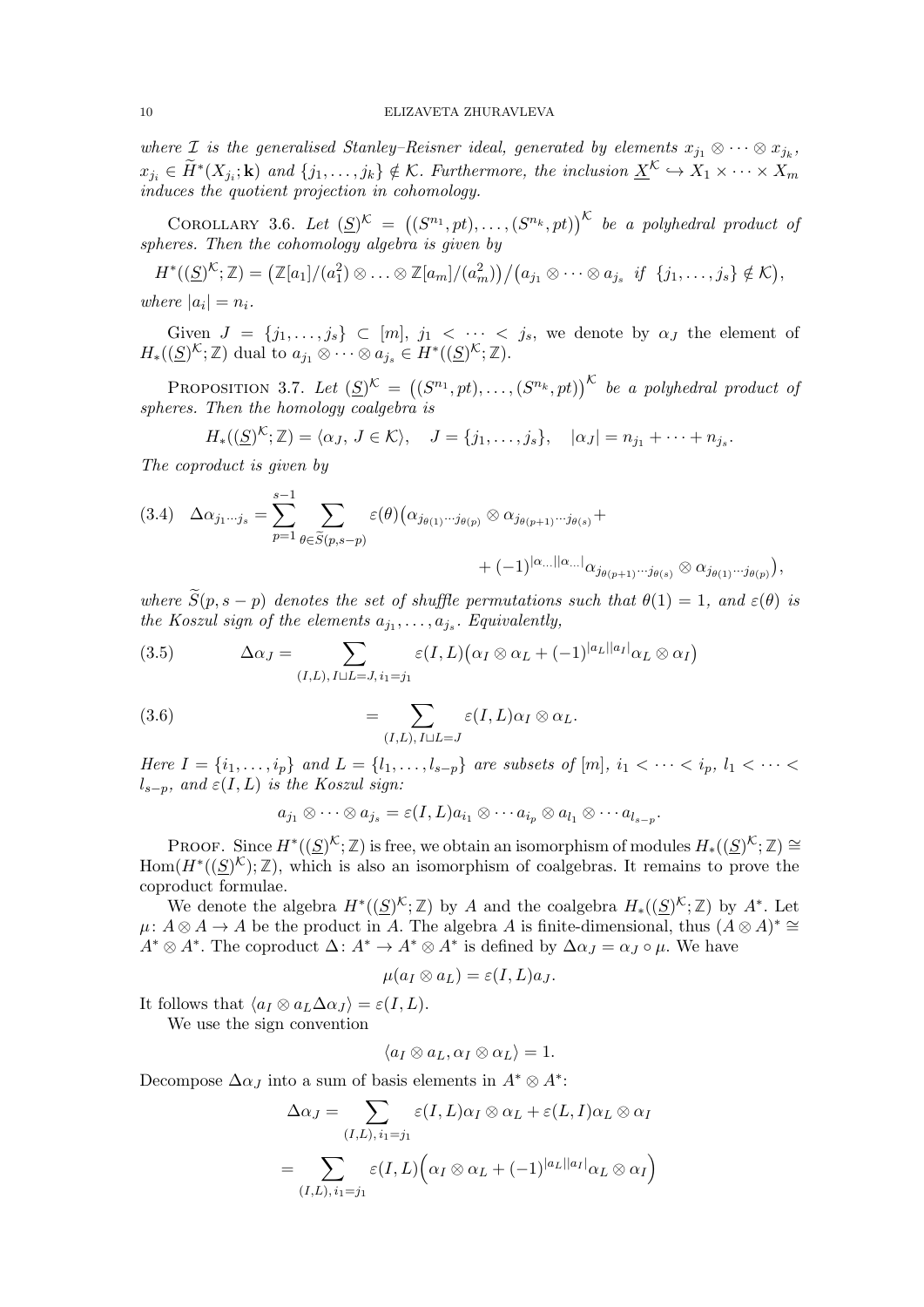$$
=\sum_{(I,L),\,I\sqcup L=J}\varepsilon(I,L)\alpha_I\otimes\alpha_L.
$$

This gives  $(3.5)$  and  $(3.6)$ , and  $(3.4)$  follows easily.

<span id="page-10-0"></span>PROPOSITION 3.8. Let  $(\mathcal{S})^{\mathcal{K}} = ((S^{n_1}, pt), \ldots, (S^{n_k}, pt))^{\mathcal{K}}$  be a polyhedral product of spheres,  $n_i \geq 2$ . Then the cobar construction Cobar  $H_*((S)^{\mathcal{K}};\mathbb{Z})$  is isomorphic to the dg algebra  $T(U)$ , where

$$
U = \langle b_J, J \in \mathcal{K}, J \neq \emptyset \rangle, J = \{j_1, \ldots, j_s\}, |b_J| = n_{j_1} + \cdots + n_{j_s} - 1,
$$

the differential is given by

(3.7) 
$$
\partial b_J = \sum_{(I,L),I\sqcup L=J} \varepsilon(I,L)(-1)^{|b_I|+1}b_I \otimes b_L,
$$

where  $\varepsilon(I, L)$  is the Koszul sign of the suspended elements  $s(b_i), |s(b_i)| = n_i$ :

$$
sb_{j_1}\otimes\cdots\otimes sb_{j_s}=\varepsilon(I,L)sb_{i_1}\otimes\cdots sb_{i_p}\otimes sb_{l_1}\otimes\cdots sb_{l_{s-p}}.
$$

Equivalently,

<span id="page-10-1"></span>(3.8) 
$$
\partial(b_{j_1\cdots j_s}) = \sum_{p=1}^{s-1} \sum_{\theta \in \widetilde{S}(p,s-p)} \varepsilon(\theta) (-1)^{|b_{j_{\theta(1)}}\cdots b_{j_{\theta(p)}}|+1} [b_{j_{\theta(1)}\cdots j_{\theta(p)}}, b_{j_{\theta(p+1)}\cdots j_{\theta(s)}}],
$$

where  $\varepsilon(\theta)$  is the Koszul sign of the elements  $sb_{j_1}, \ldots, sb_{j_s}$ , and  $S(p, s-p)$  denotes the set of shuffle permutations such that  $\theta(1) = 1$ .

PROOF. We denote  $b_J := s^{-1} \alpha_J$ . Using formula [\(3.1\)](#page-7-1) for the differential in the cobar construction together with [\(3.6\)](#page-9-1) and noting that  $\partial_C = 0$  in our case, we obtain

$$
\partial(s^{-1}\alpha_J) = \sum_{(I,L),J=I\sqcup L} \varepsilon(I,L)(-1)^{|a_I|} s^{-1} \alpha_I \otimes s^{-1} \alpha_L = \sum_{(I,L),J=I\sqcup L} \varepsilon(I,L)(-1)^{|b_I|+1} b_I \otimes b_L.
$$

It remains to prove [\(3.8\)](#page-10-1):

$$
\partial b_J = \sum_{(I,L),J=I\sqcup L,i_1=j_1} \varepsilon(I,L)(-1)^{|a_I|} b_I \otimes b_L + \varepsilon(L,I)(-1)^{|a_L|} b_L \otimes b_I
$$
  
= 
$$
\sum_{(I,L),J=I\sqcup L,i_1=j_1} \varepsilon(I,L)(-1)^{|a_I|} \Big(b_I \otimes b_L + (-1)^{|a_L|+|a_I|+|a_L||a_I|} b_L \otimes b_I\Big)
$$
  
= 
$$
\sum_{(I,L),J=I\sqcup L,i_1=j_1} \varepsilon(I,L)(-1)^{|b_I|+1} \Big(b_I \otimes b_L - (-1)^{|b_L||b_I|} b_L \otimes b_I\Big).
$$

REMARK 3.9. When all the spheres in  $(\underline{S})^{\mathcal{K}}$  are even-dimensional we obtain the following formula for differential in Cobar  $H_*((\underline{S})^{\mathcal{K}};\mathbb{Z})$ :

$$
\partial b_J = \sum_{(I,L),I\sqcup L=J} b_I \otimes b_L.
$$

This formula coincides with [\(3.3\)](#page-8-0) when  $\sigma = I$  (no multiple elements in  $\sigma$ ). It follows that the cobar construction of  $(S^2)^{\mathcal{K}}$  embeds canonically into the cobar construction of  $({\mathbb{C}}P^{\infty})^{\mathcal{K}}$ . This will be important when studying higher Whitehead products.

11

 $\Box$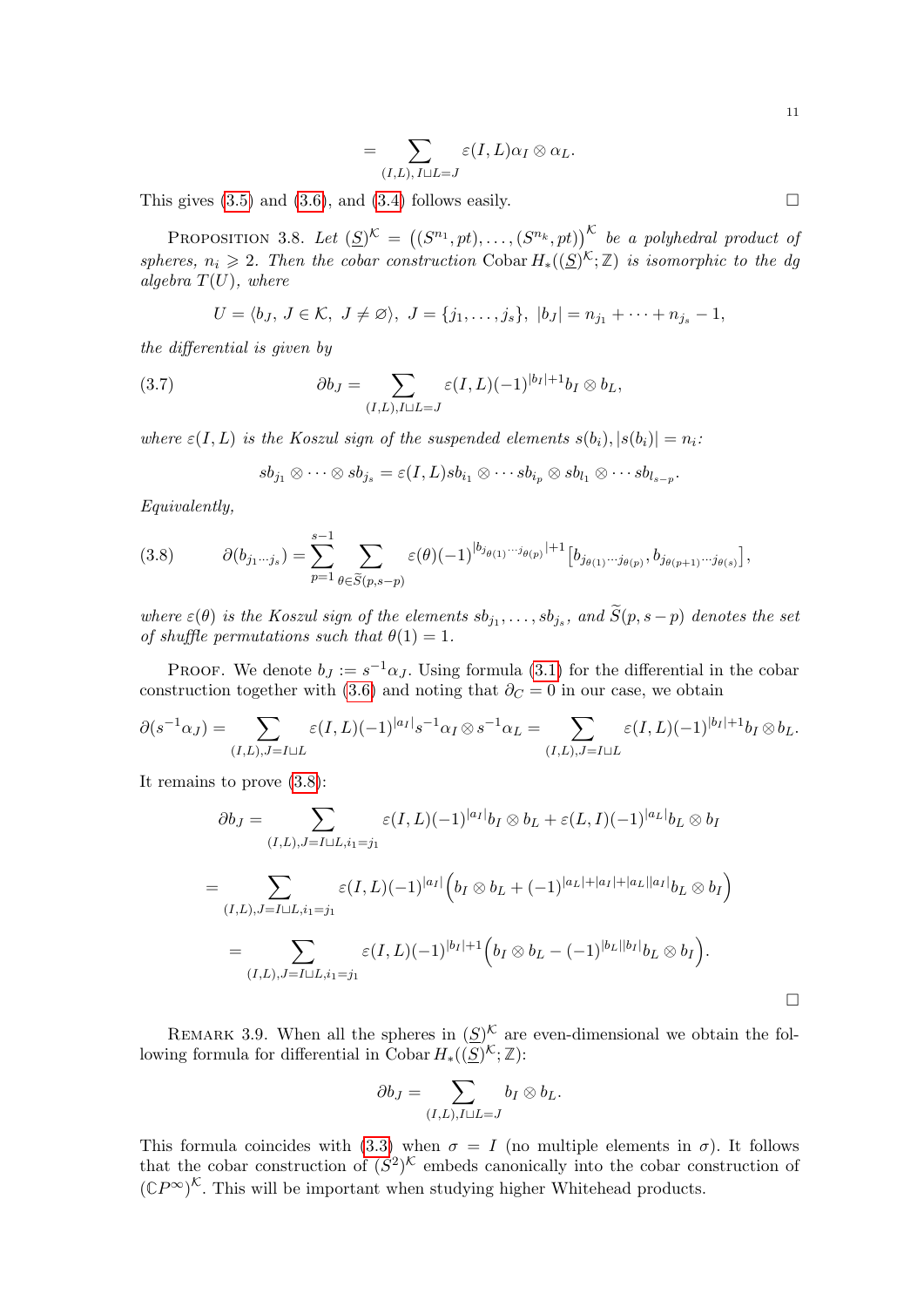#### 12 ELIZAVETA ZHURAVLEVA

## 4. Adams–Hilton models

<span id="page-11-0"></span>The main purpose of this section is to verify that Adams–Hilton models for  $(S)^{\mathcal{K}}$  and  $({\mathbb{C}}P^{\infty})^{\mathcal{K}}$  coincide with cobar constructions of corresponding homology coalgebras.

Given a simply connected CW-complex  $X$  with a single 0-dimensional cell and no 1dimensional cells, one can construct an Adams–Hilton model  $\mathbf{AH}(X) = (AH(X), d_X)$ , a dg algebra over **Z** together with a quasi-isomorphism

$$
\theta_X\colon \mathbf{AH}(X) \xrightarrow{\simeq} CU_*(\Omega X)
$$

to normalised cubical chains of the loop space  $[4]$  $[4]$  $[4]$ . Suppose X is a CW-complex of the form

$$
X = pt \cup (\bigcup_{\alpha \in S} e_{\alpha}), \quad |e_{\alpha}| \geqslant 2.
$$

Then the underlying graded algebra  $AH(X)$  is a free associative algebra,

$$
AH(X) = T(V), \quad V = \langle v_{\alpha} \mid \alpha \in S \rangle, \quad |v_{\alpha}| = |e_{\alpha}| - 1,
$$

where each generator  $v_{\alpha} \in V$  corresponds to a cell  $e_{\alpha}$  in X.

The maps  $\theta_X$  and  $\partial_X$  are defined inductively. Suppose we have already constructed an Adams–Hilton model for the nth skeleton:

$$
\mathbf{AH}(X^n)=(T(V_{\leq n-1}),\partial_{X^n}),\quad \theta_{X^n}:(T(V_{\leq n-1}),\partial_{X^n})\xrightarrow{\simeq} CU_*(\Omega X^n).
$$

Define  $\partial_{X^{n+1}}(v_\alpha)$  for a generator  $v_\alpha$ ,  $|v_\alpha| = n$ , corresponding to an  $(n+1)$ -cell cell  $e_\alpha$ . Consider the attaching map  $f_{\alpha}: S^n \to X^n$  and the generator  $\beta \in H_{n-1}(\Omega S^n) \cong \mathbb{Z}$ . Then  $H(\Omega f_{\alpha})\beta \in H_{n-1}(\Omega X^n)$  and, by induction, there exists an element  $z \in T(V_{\leq n-1}), |z| =$  $n-1$ , such that

$$
(4.1) \qquad \qquad (\theta_{X^n})_*[z] = H(\Omega f_\alpha)\beta.
$$

Then we define

$$
(4.2) \t\t \t\t \partial_{X^{n+1}}(v_{\alpha}) = z.
$$

For the definition of  $\theta_{X^{n+1}}(v_\alpha)$ , see [[4](#page-21-4)].

<span id="page-11-2"></span>There is an indeterminacy in the construction of  $\partial_X$  and  $\theta_X$ . We have

<span id="page-11-1"></span>PROPOSITION 4.1. Suppose there is an Adams–Hilton model  $(AH(X), \partial_X)$ . Fix a generator  $v_{\alpha} \in AH(X) \cong T(V)$ ,  $|v_{\alpha}| = n$ , corresponding to an  $(n + 1)$ -cell  $e_{\alpha}$ . Suppose  $\partial_{X^{n+1}}(v_\alpha) = z$ . Then for every  $a \in T(V_{\leq n-1}), |a| = n$ , there exists an Adams–Hilton model  $(AH(X), \partial_X)$  with

$$
\partial_{X^n} = \partial_{X^n}, \quad \partial_{X^{n+1}}(v_\alpha) = z + \partial_{X^n}(a) \quad \text{and} \quad \partial_{X^{n+1}}(v_\beta) = \partial_{X^{n+1}}(v_\beta)
$$

for any other generator  $v_{\beta}$  of degree n,  $v_{\beta} \neq v_{\alpha}$ .

PROOF. It follows from the inductive construction of  $\partial_X$ .

Fix Adams–Hilton models  $(AH(X), \theta_X)$  and  $(AH(Y), \theta_Y)$  for X and Y, where  $AH(X) \cong T(V)$ ,  $AH(Y) \cong T(W)$ . Then for any map  $f: X \to Y$  there is an inductive construction [[4](#page-21-4)] of a dga-morphism  $AH(f): AH(X) \rightarrow AH(Y)$  and a chain homotopy  $\psi_f$ :  $\mathbf{AH}(X) \to CU_*(\Omega Y)$  between  $CU_*(\Omega f) \circ \theta_X$  and  $\theta_Y \circ \mathbf{AH}(f)$  in the following diagram:

$$
\mathbf{AH}(X) \xrightarrow{\theta_X} CU_*(\Omega X)
$$
  
\n
$$
\downarrow \mathbf{AH}(f) \qquad \qquad \downarrow CU_*(\Omega f)
$$
  
\n
$$
\mathbf{AH}(Y) \xrightarrow{\theta_Y} CU_*(\Omega Y)
$$

We refer to  $(AH(f), \psi_f)$  as an Adams–Hilton model for f.

Similarly, there is an indeterminacy in the construction of  $\mathbf{AH}(f)$  and  $\psi_f$ . We have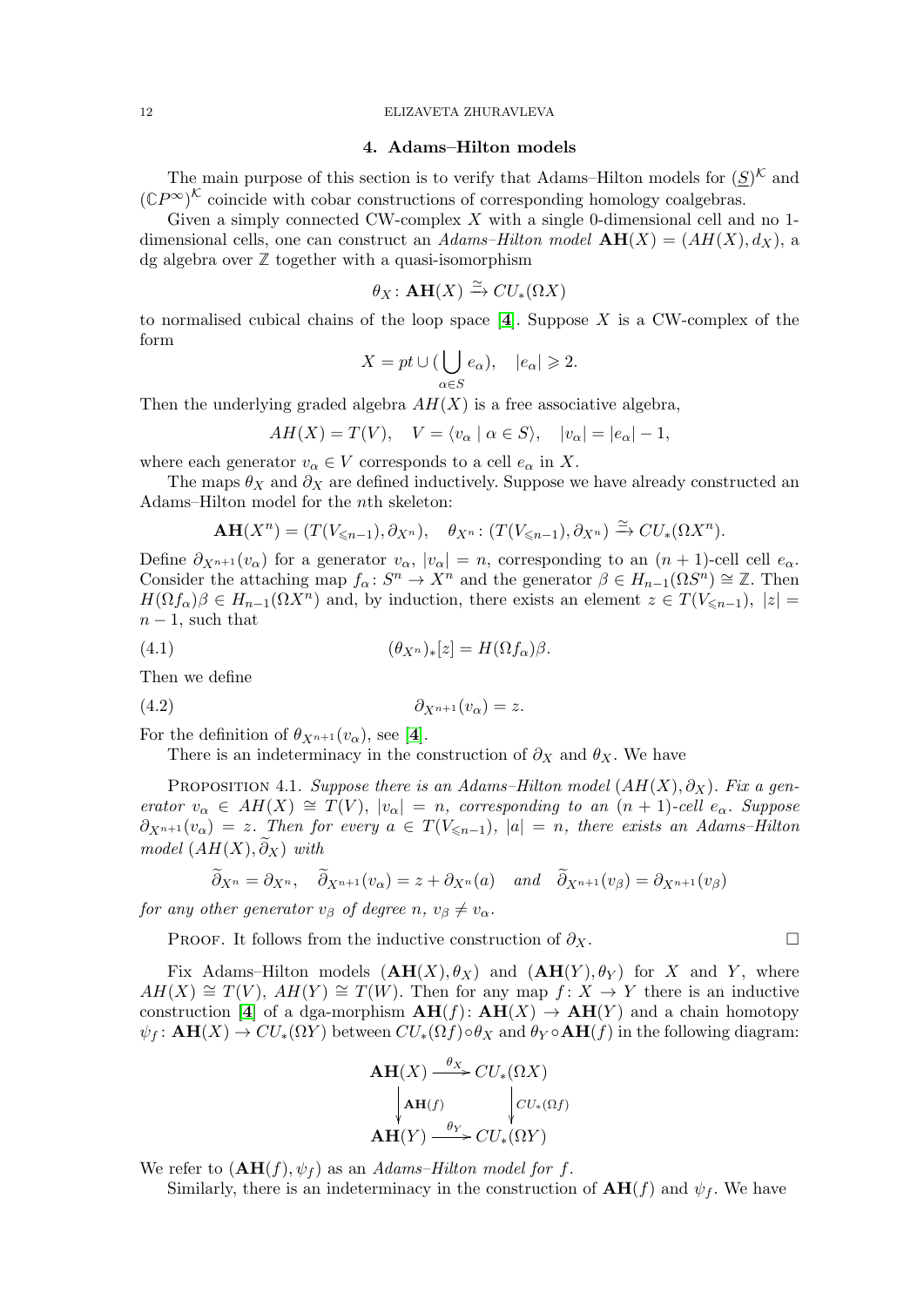<span id="page-12-6"></span>PROPOSITION 4.2. Suppose there is an Adams–Hilton model  $AH(f)$ . Fix a generator  $v_{\alpha} \in AH(X) \cong T(V), |v_{\alpha}| = n$ , corresponding to an  $(n+1)$ -cell  $e_{\alpha}$ . Suppose  $\mathbf{AH}(f)(v_{\alpha}) =$ x. Then for every  $b \in T(W_{\leq n-1}), |b| = n+1$ , there exists an Adams–Hilton model  $AH(f)$ with

$$
\widetilde{\mathbf{AH}(f)}|_{T(V_{\leq n-1})} = \mathbf{AH}(f)|_{T(V_{\leq n-1})}, \quad \widetilde{\mathbf{AH}(f)}(v_{\alpha}) = x + \partial_{Y^n}(b)
$$

and  $\mathbf{AH}(f)(v_{\beta}) = \mathbf{AH}(f)(v_{\beta})$  for any other generator  $v_{\beta}$  of degree n,  $v_{\beta} \neq v_{\alpha}$ .

Proof. It follows from the inductive construction of an Adams–Hilton map. Following the notation of [[4](#page-21-4), Th. 3.1], one needs to construct a map  $\varphi$  inductively on the generators a. By induction,  $\varphi da = dg_2$  for some  $g_2$ , and  $\varphi$  is then defined by  $\varphi(a) = g_2 + z_2$  for certain  $z_2$ . We modify these choices by defining  $\tilde{g}_2 = g_2 + db$  and  $\tilde{\varphi}(a) = g_2 + db + z_2$ , which again fits the inductive procedure. fits the inductive procedure.

<span id="page-12-4"></span><span id="page-12-2"></span>THEOREM [4](#page-21-4).3  $([4], [6])$  $([4], [6])$  $([4], [6])$ . Adams–Hilton models have the following properties:

- (1) If  $f \simeq g$ , then  $AH(f) \simeq AH(g)$  in DGA. In particular, two models for the same map must be homotopic in DGA.
- (2) A model for the identity map  $1_X$  is  $(1_{AH(X)},0)$ .
- <span id="page-12-8"></span>(3) If  $X \xrightarrow{f} Y \xrightarrow{g} Z$  then  $\mathbf{AH}(g \circ f)$  may be taken as  $\mathbf{AH}(g) \circ \mathbf{AH}(f)$ .
- <span id="page-12-0"></span>(4) Let  $X_0$  be a subcomplex of X, say  $X = pt \cup (\bigcup_{\alpha \in S} e_{\alpha})$ ,  $X_0 = pt \cup (\bigcup_{\alpha \in S_0} e_{\alpha})$ ,  $S_0 \subseteq S$ . Given any model  $(AH(X_0), \partial_{X_0}, \theta_{X_0})$ , there is a model  $(AH(X), \partial_X, \theta_X)$ for which  $\partial_X$  and  $\theta_X$  are extensions over  $AH(X)$  of  $\partial_{X_0}$  and  $\theta_{X_0}.$
- <span id="page-12-5"></span>(5) Under the hypotheses of [\(4\)](#page-12-0), a model for the injection  $X_0 \hookrightarrow X$  is the injection  $AH(X_0) \hookrightarrow AH(X)$ .
- <span id="page-12-3"></span>(6) Under the hypotheses of [\(4\)](#page-12-0), let  $f: X \to Y$  be a map and put  $f_0 = f|_{X_0}$ . Given any models  $(AH(Y), \theta_Y)$  and  $(AH(f_0), \psi_{f_0})$ , there is a model  $(AH(f), \psi_f)$  for which  $\mathbf{AH}(f)$  and  $\psi_f$  are extensions over  $AH(X)$  of  $\mathbf{AH}(f_0)$  and  $\psi_{f_0}$ .
- <span id="page-12-1"></span>(7) Let  $\{X_\beta\}$  be a family of subcomplexes of a CW-complex X, and suppose  $X =$  $\bigcup_{\beta} X_{\beta}$ . Suppose we have models  $\big(\mathbf{AH}\,(X_{\beta})\,, \theta_{X_{\beta}}\big)$  satisfying the coherency conditions

$$
\frac{\partial_{X_{\beta}}|_{AH(X_{\beta}\cap X_{\gamma})} = \partial_{X_{\gamma}}|_{AH(X_{\beta}\cap X_{\gamma})},
$$

$$
\theta_{X_{\beta}}|_{AH(X_{\beta}\cap X_{\gamma})} = \theta_{X_{\gamma}}|_{AH(X_{\beta}\cap X_{\gamma})}.
$$

for each pair of indices  $(\beta, \gamma)$ . Then colim  $\{ \text{AH}(X_{\beta}), \theta_{X_{\beta}} \}$  is an Adams-Hilton model for X.

<span id="page-12-7"></span>(8) Under the hypotheses of [\(7\)](#page-12-1), let  $f: X \to Y$  be a map and put  $f_{\beta} = f|_{X_{\beta}}$ . Fixing a model  $(AH(Y), \theta_Y)$ , suppose we have models  $(AH(f_\beta), \psi_{f_\beta})$  satisfying the coherency conditions

$$
\mathbf{AH}(f_{\beta})|_{AH(X_{\beta}\cap X_{\gamma})} = \mathbf{AH}(f_{\gamma})|_{AH(X_{\beta}\cap X_{\gamma})},
$$

$$
\psi_{f_{\beta}}|_{AH(X_{\beta}\cap X_{\gamma})} = \psi_{f_{\gamma}}|_{AH(X_{\beta}\cap X_{\gamma})}.
$$

Then colim  $\{AH(f_\beta), \psi_{f_\beta}\}\$ is an Adams-Hilton model for f.

(9) Let  $f_0: S^n \to X_0$ ,  $n \geq 2$ , and extend  $f_0$  to  $f: D^{n+1} \to X = X_0 \cup_{f_0} e^{n+1}$ . Choosing the standard three-cell decomposition of  $D^{n+1}$  we have  $AH(D^{n+1}) = T(z, z_0)$  with  $|z_0| = n - 1$ ,  $|z| = n$ ,  $\partial(z) = -z_0$ . Let  $($ **AH** $(X_0), \theta_{X_0})$  and  $($ **AH** $(f_0), \psi_{f_0})$  be models for  $X_0$  and  $f_0$ . Then one for X is given by  $AH(X) = AH(X_0) \otimes T(v_f)$ ,  $|v_f| = n$ ,  $\partial_X(x) = \partial_{X_0}(x)$  for  $x \in AH(X_0)$ ,  $\partial_X(v_f) = -AH(f_0)(z_0)$ ,  $\theta_X(x) =$  $\theta_{X_0}(x)$  for  $x \in AH(X_0), \theta_X(v_f) = CU_*(\Omega f) (\theta_{D^{n+1}}(z)) + \psi_{f_0}(z_0).$ 

Further properties concern the model for a product space  $X \times Y$ . Suppose  $X = pt$  $\bigcup_{\alpha \in S} e_{\alpha}$  and  $Y = pt \cup (\bigcup_{\alpha \in S'} e_{\alpha})$ , then  $AH(X \times Y)$  is the tensor algebra with the set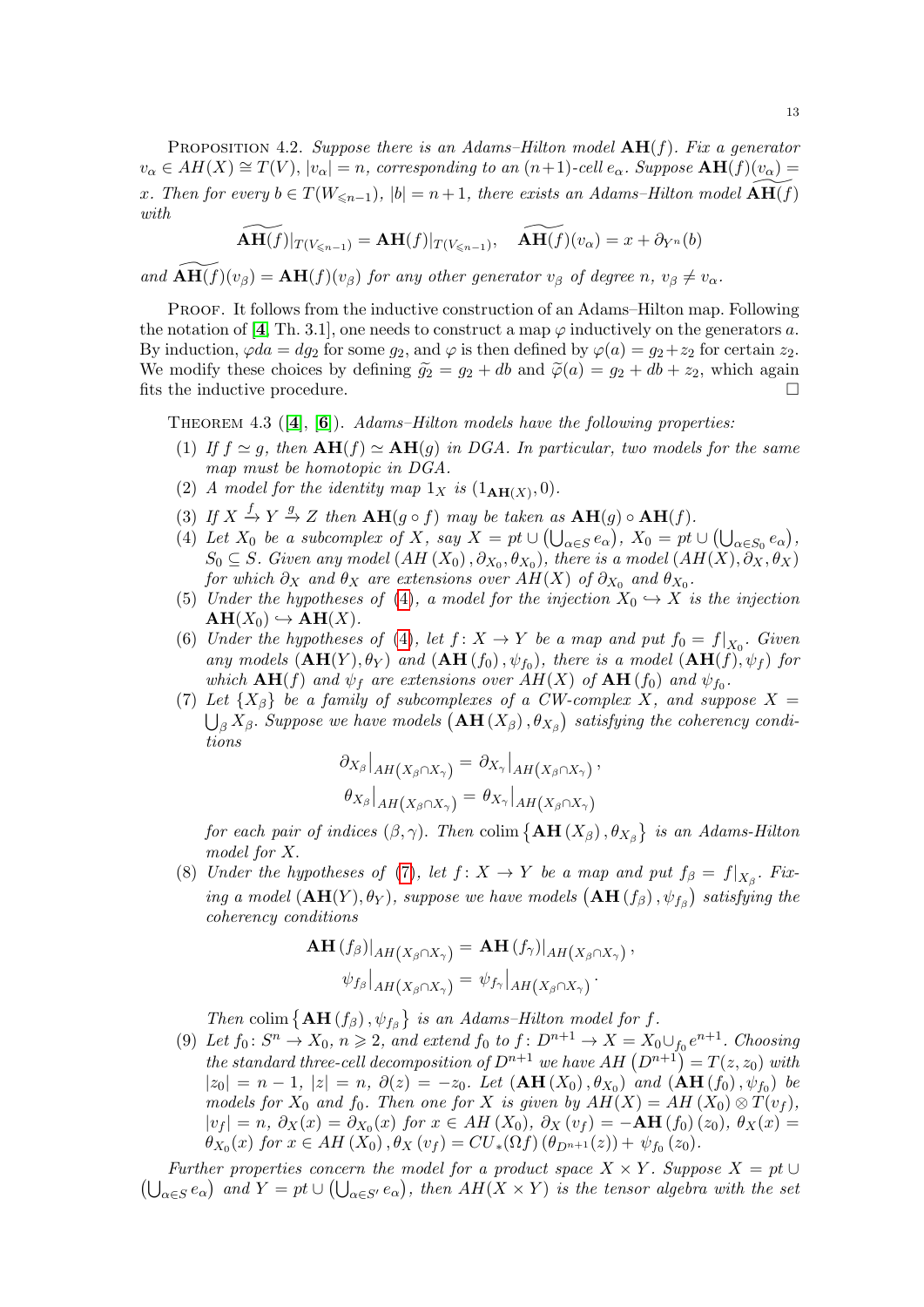of generators  $\{v_{\alpha} \mid \alpha \in S''\}$ , where

$$
S'' = S \cup S' \cup (S \times S')
$$

(Adams and Hilton point out that  $X \times Y$  need not be a CW complex for their construction to exist.) We define the ring homomorphism

$$
\nu_{XY}: AH(X \times Y) \to AH(X) \otimes AH(Y)
$$

by  $\nu_{XY}(v_\alpha) = v_\alpha \otimes 1$  for  $\alpha \in S$ ,  $\nu_{XY}(v_\alpha) = 1 \otimes v_\alpha$  for  $\alpha \in S'$ ,  $\nu_{XY}(v_\alpha) = 0$  for  $\alpha \in (S \times S')$ .

(10) Given  $(AH(X), \theta_X)$  and  $(AH(Y), \theta_Y)$ , it is possible to choose inductively  $\partial_{X\times Y}$ and  $\theta_{X\times Y}$  for  $AH(X\times Y)$  such that  $\nu_{XY}$  is a dga-morphism and the diagram

$$
\mathbf{AH}(X \times Y) \xrightarrow{\nu_{XY}} \mathbf{AH}(X) \otimes \mathbf{AH}(Y) \n\downarrow \theta_{X \times Y} \qquad \qquad \downarrow \theta_X \otimes \theta_Y \nCU_*(\Omega(X \times Y)) \longrightarrow CU_*(\Omega X \times \Omega Y) \longrightarrow CU_*(\Omega X) \otimes CU_*(\Omega Y)
$$

commutes up to chain homotopy and leads to a commutative diagram of isomorphisms of homology rings.

Furthermore, letting  $X \stackrel{p_X}{\leftarrow} X \times Y \stackrel{p_Y}{\rightarrow} Y$  denote the projections, we may take  $\mathbf{AH}(p_X) = \pi_1 \nu_{XY}$  and  $\mathbf{AH}(p_Y) = \pi_2 \nu_{XY}$ .

(11) Let  $AH(f): AH(X_1) \rightarrow AH(Y_1)$  and  $AH(g): AH(X_2) \rightarrow AH(Y_2)$  be associated with maps  $f: X_1 \to Y_1$  and  $g: X_2 \to Y_2$ , and let  $\partial, \theta$  be chosen on  $X_1 \times X_2$ ,  $Y_1 \times Y_2$  so that  $\nu_{X_1X_2}$ ,  $\nu_{Y_1Y_2}$  are dga-morphisms, according to (10). Then we may choose a map

$$
\varphi\colon \mathbf{AH}(X_1\times X_2)\to \mathbf{AH}(Y_1\times Y_2)
$$

so that the following diagram is commutative

$$
\mathbf{AH}(X_1 \times X_2) \xrightarrow{\nu_{X_1 X_2}} \mathbf{AH}(X_1) \otimes \mathbf{AH}(X_2)
$$
\n
$$
\downarrow \varphi \qquad \qquad \downarrow \mathbf{AH}(f) \otimes \mathbf{AH}(g)
$$
\n
$$
\mathbf{AH}(Y_1 \times Y_2) \xrightarrow{\nu_{Y_1 Y_2}} \mathbf{AH}(Y_1) \otimes \mathbf{AH}(Y_2)
$$

Moreover, any such map  $\varphi$  that makes the diagram commutative is an Adams– Hilton model for  $f \times g$ .

REMARK 4.4. The properties  $(1)–(4)$  $(1)–(4)$  $(1)–(4)$ ,  $(6)–(10)$  $(6)–(10)$  of Theorem [4.3](#page-12-4) are from [[6](#page-21-7), Th. 8.1]; the property [\(5\)](#page-12-5) follows easily from the construction of Adams–Hilton models; the property (11) is [[4](#page-21-4), Cor. 4.1].

THEOREM [4](#page-21-4).5 ( $[4, Th. 3.4]$ ). An Adams-Hilton model for  $\mathbb{C}P^2$  is given by

$$
\mathbf{AH}(\mathbb{C}P^2) = (T(a_1, a_2), \partial), \quad |a_1| = 1, \quad |a_2| = 3, \quad \partial a_1 = 0, \quad \partial a_2 = a_1^2.
$$

<span id="page-13-1"></span>THEOREM 4.6. An Adams–Hilton model for  $\mathbb{C}P^n$  is given by

<span id="page-13-0"></span>(4.3) 
$$
\mathbf{AH}(\mathbb{C}P^{n}) = (T(a_{1},...,a_{n}),\partial), \quad |a_{i}| = 2i - 1, \partial a_{1} = 0, \quad \partial a_{i} = a_{1} \otimes a_{i-1} + a_{2} \otimes a_{i-2} + \cdots + a_{i-1} \otimes a_{1}, \quad i = 2,...,n.
$$

PROOF. Suppose we have already constructed Adams–Hilton models  $AH(\mathbb{C}P^i)$  of the required form and the model  $AH(\mathbb{C}P^j)$  extends the model  $AH(\mathbb{C}P^i)$ , for  $i < j \leq n-1$ . We extend the model  $\mathbf{AH}(\mathbb{C}P^{n-1}) = (T(a_1, \ldots, a_{n-1}, \partial)$  of the form  $(4.3)$  to some Adams– Hilton model  $\mathbf{AH}(\mathbb{C}P^n) = (T(a_1, \ldots, a_{n-1}, a_n), \tilde{\partial})$ . We have

$$
\partial a_i = \partial a_i = a_1 \otimes a_{i-1} + a_2 \otimes a_{i-2} + \cdots + a_{i-1} \otimes a_1, \ i = 2, \ldots, n-1, \qquad \partial a_n = w,
$$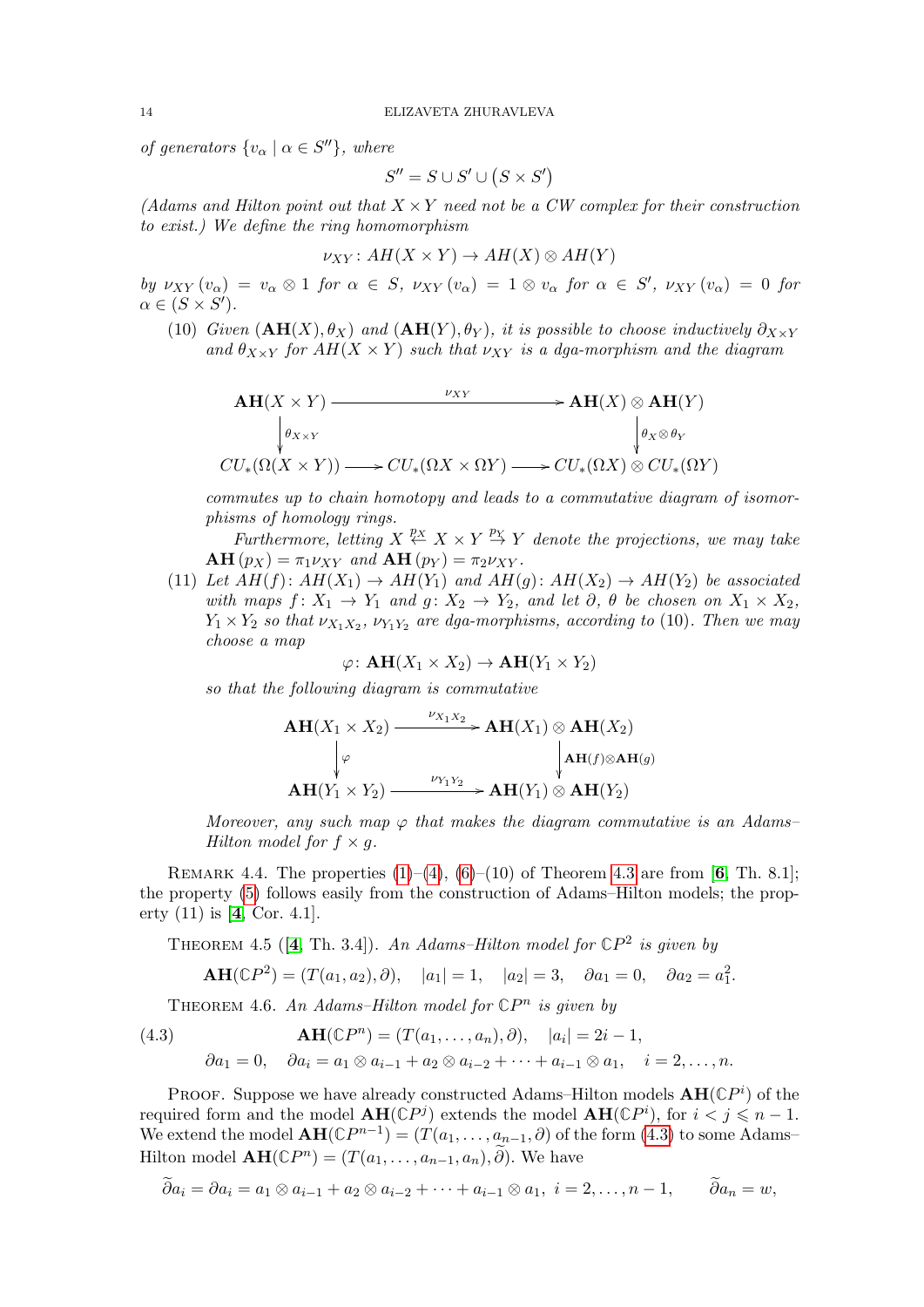15

where w is some element of degree  $2n-2$ . Let

$$
v := a_1 \otimes a_{n-1} + a_2 \otimes a_{n-2} + \cdots + a_{n-1} \otimes a_1, \quad |v| = 2n - 2.
$$

We need to prove that there is an Adams–Hilton model  $AH({\mathbb{C}}P^n)$  with  $\partial a_n = v$ . By direct computation we obtain that  $\partial v = 0$  (or we can use the fact that v is a cycle in the cobar construction Cobar  $H_*(\mathbb{C}P^{\infty})$ ). Using the Hopf fibration, we get  $\Omega \mathbb{C}P^n \simeq \Omega S^{2n+1} \times S^1$ , hence,  $H_{2n-2}(\Omega \mathbb{C}P^n) = 0$ . Therefore, v is a boundary. It follows that

$$
v = k\partial a_n + \partial x
$$
 for some  $k \in \mathbb{Z}$ ,  $x \in T(a_1, ..., a_{n-1})$ .

The differential on  $T(a_1, \ldots, a_{n-1})$  increases the tensor length by one, hence, any summand of the form  $a_i a_{n-i}$  can not appear in  $\partial x$ . It follows that each summand of v appears in  $k\widetilde{\partial} a_n$ . Therefore,  $k = \pm 1$ . Then

$$
\partial a_n = \pm v + \partial x, \ x \in T(a_1, \dots, a_{n-1}).
$$

Reorienting the cell corresponding to  $a_n$  if necessary, we obtain  $\widetilde{\partial}a_n = v + \partial x, x \in$  $T(a_1, \ldots, a_{n-1})$ . Using Proposition [4.1,](#page-11-1) we obtain that there is another model  $(AH({\mathbb C}P^n), \partial)$ with  $\partial a_n = v$  and an appropriate choice of  $\theta(a_n)$ , extending  $(AH(\mathbb{C}P^{n-1}), \partial)$ .

Since Adams–Hilton models respect colimits, we obtain

COROLLARY 4.7. An Adams–Hilton model for  $\mathbb{C}P^{\infty}$  is given by

$$
\mathbf{AH}(\mathbb{C}P^{\infty})=(T(a_1,a_2,\ldots),\partial), \quad |a_i|=2i-1,
$$

$$
\partial a_1 = 0, \quad \partial a_i = a_1 \otimes a_{i-1} + a_2 \otimes a_{i-2} + \cdots + a_{i-1} \otimes a_1, \quad i \geqslant 2,
$$

where the generator  $a_i$  corresponds to the 2*i*-cell in  $\mathbb{C}P^{\infty}$ .

The sphere  $S<sup>n</sup>$  has the standard two-cell decomposition. The decomposition of the product  $S^{n_1} \times \cdots \times S^{n_k}$  has cells of the form  $e_J = \prod$  $j_t \in J$  $e_{j_t}, J \subset \{1, \ldots, k\}$ . We denote by

 $b<sub>J</sub>$  the generator corresponding to the cell  $e<sub>J</sub>$ .

<span id="page-14-0"></span>THEOREM [4](#page-21-4).8 ([4, Th. 4.3]). An Adams-Hilton model for  $X = S^{n_1} \times \cdots \times S^{n_k}$  is given by

$$
\mathbf{AH}(S^{n_1} \times \cdots \times S^{n_k}) = (T(U), \partial), \quad U = \langle b_J, J \subseteq \{1, \dots, k\}, J \neq \emptyset \rangle,
$$

$$
|b_J| = |e_J| - 1 = n_{j_1} + \cdots + n_{j_s} - 1,
$$

$$
\partial b_J = \sum_{(I, L), I \sqcup L = J} (-1)^{\tilde{\varepsilon}(I, L)} b_I b_L,
$$

<span id="page-14-1"></span>
$$
\widetilde{\varepsilon}(I,L) = \sum_{i \in I} n_i + \sum_{i \in I, \ l \in L, \ i > l} n_i n_l.
$$

Moreover, this model extends the Adams–Hilton models over each product of  $\leq k - 1$ spheres. Namely, if  $K = S^{n_{j_1}} \times \cdots \times S^{n_{j_s}}$ ,  $K \subseteq S^{n_1} \times \cdots \times S^{n_k}$ , then

$$
\partial_X|_K = \partial_K, \ \theta_X|_K = \theta_K.
$$

PROPOSITION 4.9. The differential ∂ from Theorem [4.8](#page-14-0) can be expressed in the following way:

<span id="page-14-2"></span>(4.5) 
$$
\partial b_{j_1...j_s} = \sum_{p=1}^{s-1} \sum_{\theta \in S(p,s-p)} \varepsilon(\theta) (-1)^{|b_{j_{\theta(1)}}...j_{\theta(p)}|+1} b_{j_{\theta(1)}...j_{\theta(p)}} \otimes b_{j_{\theta(p+1)}...j_{\theta(s)}}
$$

(4.6) 
$$
= \sum_{p=1}^{s-1} \sum_{\theta \in \widetilde{S}(p,s-p)} \varepsilon(\theta) (-1)^{|b_{j_{\theta(1)}} \cdots b_{\theta(p)}|+1} \left[ b_{j_{\theta(1)} \cdots j_{\theta(p)}}, b_{j_{\theta(p+1)} \cdots j_{\theta(s)}} \right],
$$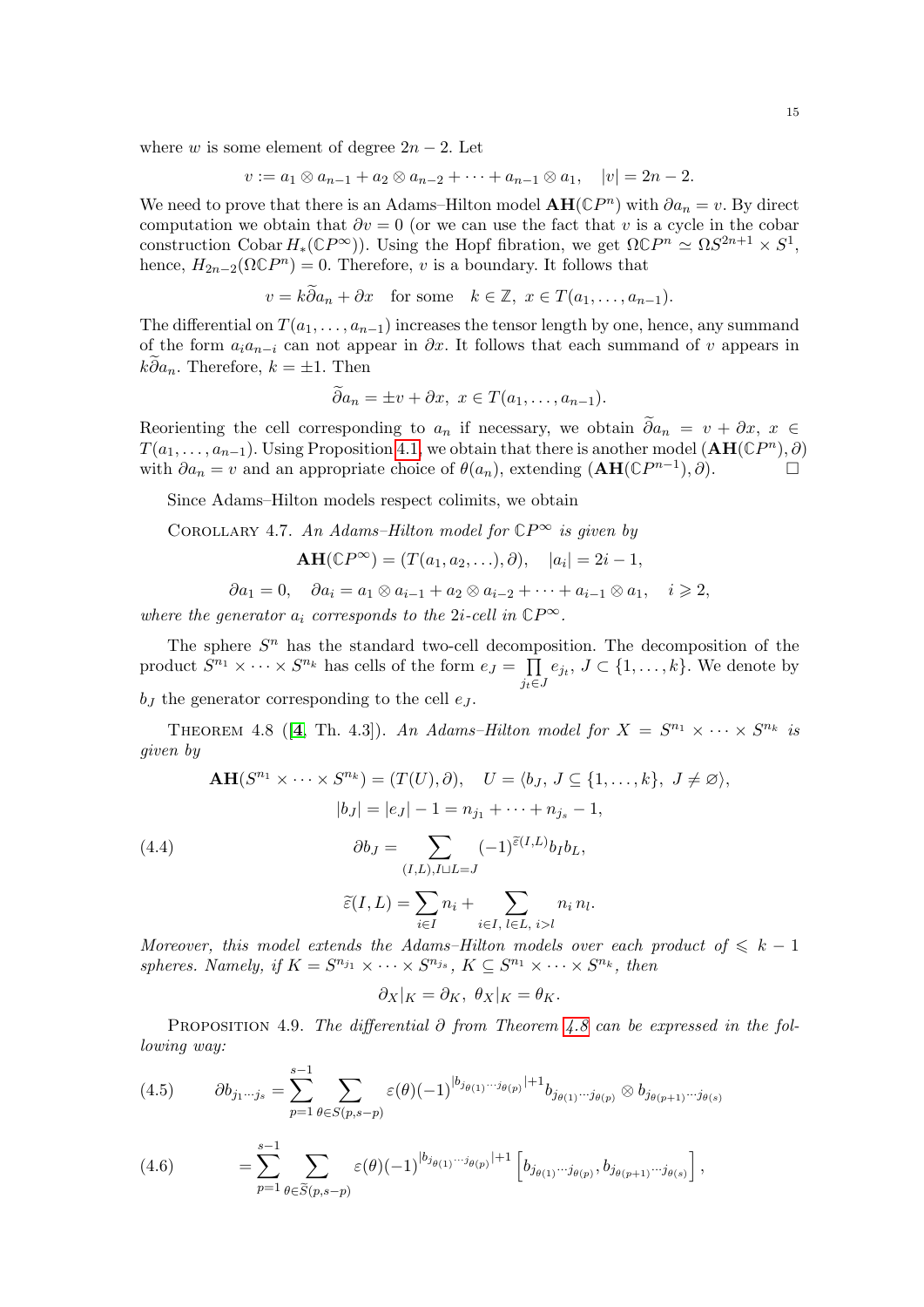where  $1 \leq j_1 < \cdots < j_s \leq k$ ,  $S(p, s-p)$  denotes the set of shuffle permutations,  $\widetilde{S}(p, s-p)$ is the set of shuffle permutations such that  $\theta(1) = 1$ , and  $\varepsilon(\theta)$  is the Koszul sign of the elements  $sb_{i_{\theta(1)}}, \ldots, sb_{i_{\theta(s)}}$ .

PROOF. We prove that [\(4.4\)](#page-14-1) and [\(4.5\)](#page-14-2) are equivalent. Suppose  $J = \{j_1, \ldots, j_s\} \subset$  $\{1,\ldots,k\},\ I=\{j_{\theta(1)}\cdots j_{\theta(p)}\},\ L=\{j_{\theta(p+1)}\cdots j_{\theta(s)}\}.$  It suffices to prove that the signs coincide. First,

$$
\sum_{i \in I} n_i = |e_I| = |b_{j_{\theta(1)} \cdots j_{\theta(p)}}| + 1.
$$

Second, we have the Koszul sign  $\varepsilon(\theta)$  of the elements  $sb_i$ ,  $|sb_i|=n_i$ ,  $|b_i|=n_i-1$ ,

$$
sb_{j_1}\wedge\cdots\wedge sb_{j_s}=\varepsilon(\theta)sb_{j_{\theta(1)}}\wedge\cdots\wedge sb_{j_{\theta(s)}}.
$$

Since  $\theta$  is a shuffle permutation, it follows that

$$
\varepsilon(\theta) = \text{sgn}\Big(\sum_{i \in I, l \in L, i > l} n_i n_l\Big).
$$

<span id="page-15-2"></span>THEOREM 4.10. An Adams–Hilton model for  $(\underline{S})^{\mathcal{K}}$  is given by

$$
\mathbf{AH}((\underline{S})^{\mathcal{K}})=(T(U),\partial), \quad U=\langle b_J, J\in\mathcal{K}, J\neq\varnothing\rangle, \quad |b_J|=n_{j_1}+\cdots+n_{j_s}-1,
$$

(4.7) 
$$
\partial b_{j_1 \cdots j_s} = \sum_{p=1}^{s-1} \sum_{\theta \in S(p,s-p)} \varepsilon(\theta) (-1)^{|b_{j_{\theta(1)} \cdots j_{\theta(p)}}|+1} b_{j_{\theta(1)} \cdots j_{\theta(p)}} \otimes b_{j_{\theta(p+1)} \cdots j_{\theta(s)}}.
$$

PROOF. The polyhedral product  $(\underline{S})^{\mathcal{K}}$  is the colimit of products of spheres

$$
(\underline{S})^{\mathcal{K}} = \operatorname*{colim}_{J \in \mathcal{K}} (\underline{S})^J.
$$

Since Adams–Hilton models from Theorem [4.8](#page-14-0) extend each other over subproducts, they satisfy the coherency conditions from Theorem [4.3](#page-12-4) [\(7\)](#page-12-1). For example, the Adams– Hilton model  $\mathbf{AH}(S^{n_2}\times S^{n_3})$  extends to  $\mathbf{AH}(S^{n_1}\times S^{n_2}\times S^{n_3})$  and  $\mathbf{AH}(S^{n_2}\times S^{n_3}\times S^{n_4})$ . Therefore, the Adams–Hilton model  $\mathbf{AH}(S^{n_1} \times S^{n_2} \times S^{n_3} \cup_{S^{n_2} \times S^{n_3}} S^{n_2} \times S^{n_3} \times S^{n_4})$  is well defined. The same holds for the arbitrary products of spheres. Thus we obtain

$$
\mathbf{AH}((\underline{S})^{\mathcal{K}}) = \operatorname*{colim}_{J \in \mathcal{K}} \mathbf{AH}((\underline{S})^J).
$$

<span id="page-15-1"></span>COROLLARY 4.11. An Adams–Hilton model for  $(S^2)^{\mathcal{K}}$  is given by

$$
\mathbf{AH}((S^2)^{\mathcal{K}}) = (T(U), \partial), \quad U = \langle b_J, J \in \mathcal{K}, J \neq \varnothing \rangle,
$$

$$
\partial b_J = \sum_{(I,L), I \sqcup L = J} b_I \otimes b_L, \quad |b_J| = 2|J| - 1.
$$

THEOREM 4.12. An Adams–Hilton model for  $\mathbb{C}P^n \times \mathbb{C}P^k$  is given by

<span id="page-15-0"></span>
$$
\mathbf{AH}(\mathbb{C}P^n \times \mathbb{C}P^k) = \left(T(\chi_{\sigma} \mid \sigma = \{\underbrace{1,\ldots,1}_{\leq n},\underbrace{2,\ldots,2}_{\leq k}\}, \sigma \neq \varnothing), \partial\right),
$$

(4.8) 
$$
\partial \chi_{\sigma} = \sum_{\sigma = \tau \sqcup \tau'} \chi_{\tau} \chi_{\tau'}, \quad |\chi_{\sigma}| = 2|\sigma| - 1.
$$

Moreover, this model extends the models  $AH(\mathbb{C}P^s \times \mathbb{C}P^t)$ ,  $0 \le s \le n, 0 \le t \le k$ . It also extends the model  $AH(S^2 \times S^2)$  from Theorem [4.8.](#page-14-0)

PROOF. The proof is by induction on  $N = n + k$ . The theorem holds for  $N = 2$  since the models  $AH(pt \times \mathbb{C}P^2)$ ,  $AH(\mathbb{C}P^2 \times pt)$  and  $AH(S^2 \times S^2)$  are already constructed and satisfy the coherency conditions on trivial intersections.

Assume the theorem holds for  $N-1$ . By induction, we have already constructed  $AH(\mathbb{C}P^{n-1}\times\mathbb{C}P^k)$ ,  $AH(\mathbb{C}P^n\times\mathbb{C}P^{k-1})$ , which extend the model  $AH(\mathbb{C}P^{n-1}\times\mathbb{C}P^{k-1})$ ,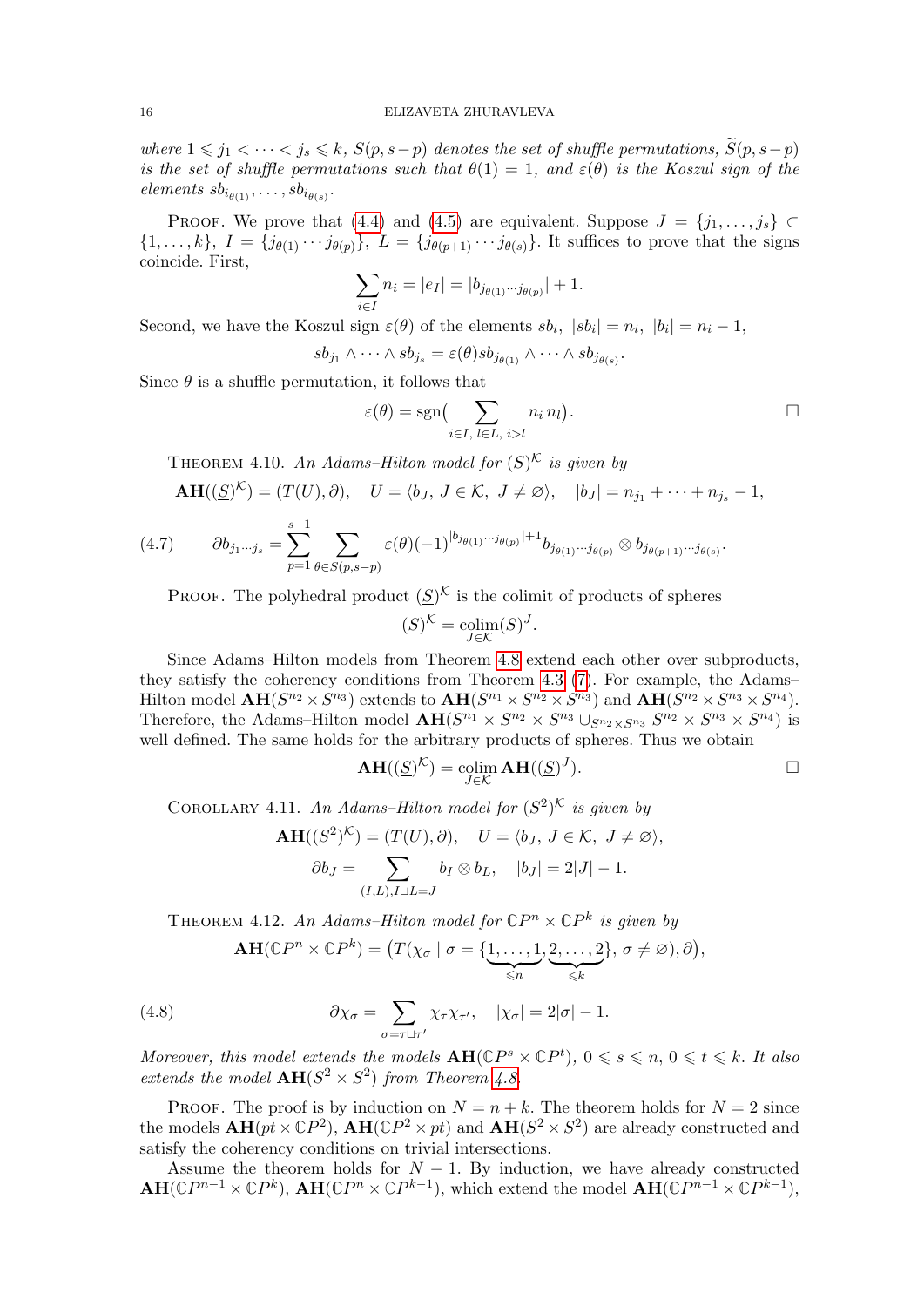the maps  $\partial$  and  $\theta$  agree on the intersection. Thus, we obtain the model on the  $(2N-2)$ skeleton

$$
sk^{2N-2}(\mathbb{C}P^n \times \mathbb{C}P^k) = \mathbb{C}P^{n-1} \times \mathbb{C}P^k \cup_{(\mathbb{C}P^{n-1} \times \mathbb{C}P^{k-1})} \mathbb{C}P^n \times \mathbb{C}P^{k-1},
$$

with the differential satisfying  $(4.8)$ .

By Theorem [4.3](#page-12-4) (10), we may choose the maps  $\partial$  and  $\theta$  on  $AH(\mathbb{C}P^n \times \mathbb{C}P^k)$  inductively in such a way that the ring homomorphism

$$
\nu = \nu_{\mathbb{C}P^n\mathbb{C}P^k} \colon \mathbf{AH}(\mathbb{C}P^n \times \mathbb{C}P^k) \to \mathbf{AH}(\mathbb{C}P^n) \otimes \mathbf{AH}(\mathbb{C}P^k)
$$

is a chain equivalence. We need to prove that model  $\mathbf{AH}(sk^{2N-2}(\mathbb{C}P^n\times\mathbb{C}P^k))$  constructed above with differential [\(4.8\)](#page-15-0) satisfies  $\partial \nu = \nu \partial$ . We have

$$
\nu(\chi_{1\cdots 1}) = \chi_{1\cdots 1} \otimes 1, \quad \nu(\chi_{2\cdots 2}) = 1 \otimes \chi_{2\cdots 2}, \quad \nu(\chi_{1\cdots 12\cdots 2}) = 0.
$$

Hence,

$$
\partial \nu(\chi_{1\cdots 1}) = \partial(\chi_{1\cdots 1} \otimes 1) = \partial(\chi_{1\cdots 1}) \otimes 1 = \nu \partial(\chi_{1\cdots 1})
$$

and similarly for  $\chi_{2\cdots 2}$ . If  $\sigma$  contains both 1 and 2, then

$$
\nu \partial(\chi_{\sigma}) = \nu(\sum \chi_{\tau} \chi_{\tau'}) = \nu(\chi_{1\cdots 1} \chi_{2\cdots 2} + \chi_{2\cdots 2} \chi_{1\cdots 1}) = 0 = \partial \nu(\chi_{\sigma}).
$$

By Theorem [4.3](#page-12-4) (10), there is an Adams–Hilton model  $(AH(\mathbb{C}P^n \times \mathbb{C}P^k), \partial)$  extending the model  $\mathbf{AH}(sk^{2N-2}(\mathbb{C}P^n \times \mathbb{C}P^k))$  and satisfying  $\nu \partial = \partial \nu$ .

Consider the generator  $\chi_{\widetilde{\sigma}}, \widetilde{\sigma} = \{ \underbrace{1, \ldots, 1}_{n} \}$  $, 2, \ldots, 2$  $\overline{\phantom{a}}_k$ } corresponding to the maximal cell of

 $\mathbb{C}P^n \times \mathbb{C}P^k$ . To complete the proof, we need to modify the differential  $\partial$  on  $AH(\mathbb{C}P^n \times \mathbb{C}P^k)$ by changing it on  $\chi_{\tilde{\sigma}}$  only, so that the new differential  $\tilde{\partial}$  satisfies

$$
\widetilde{\partial}(\chi_{\widetilde{\sigma}}) = \sum_{\tau,\,\tau',\,\tau \sqcup \tau' = \widetilde{\sigma}} \chi_{\tau} \chi_{\tau'}.
$$

Denote the right hand side of the identity above by  $x$ . Then

$$
\nu x = \nu \left( \sum \chi_{\tau} \chi_{\tau'} \right) = \nu \left( \chi_{1\cdots 1} \chi_{2\cdots 2} + \chi_{2\cdots 2} \chi_{1\cdots 1} \right) = 0.
$$

Also,  $\partial x = 0$  by direct computation. Since  $\nu$  is a chain equivalence, x is a boundary. Then

$$
x = k\partial(\chi_{\tilde{\sigma}}) + \partial y, \quad y \in \mathbf{AH}(sk^{2N-2}(\mathbb{C}P^n \times \mathbb{C}P^k)).
$$

The differential  $\partial$  in  $\mathbf{AH}(sk^{2N-2}(\mathbb{C}P^n\times\mathbb{C}P^k))$  preserves multisets and increases the tensor length by one. As in the proof of Theorem [4.6,](#page-13-1) we have  $k = 1$ . Now Proposition [4.1](#page-11-1) implies that we may change  $\partial$  to  $\tilde{\partial}$  satisfying  $\tilde{\partial}\chi_{\tilde{\sigma}}=x$ .  $\tilde{\sigma} = x.$ 

THEOREM 4.13. An Adams–Hilton model for  $\mathbb{C}P^{k_1} \times \cdots \times \mathbb{C}P^{k_n}$  is given by

<span id="page-16-0"></span>
$$
\mathbf{AH}(\mathbb{C}P^{k_1}\times\cdots\times\mathbb{C}P^{k_n})=\big(T(\chi_{\sigma}\mid\sigma=\{\underbrace{1,\ldots,1}_{\leq k_1},\underbrace{2,\ldots,2}_{\leq k_2},\ldots,\underbrace{n,\ldots,n}_{\leq k_n}\},\,\sigma\neq\varnothing),\partial\big),
$$

(4.9) 
$$
\partial \chi_{\sigma} = \sum_{\sigma = \tau \sqcup \tau'} \chi_{\tau} \chi_{\tau'}, \quad |\chi_{\sigma}| = 2|\sigma| - 1.
$$

Moreover, this model extends models  $AH(\mathbb{C}P^{s_1} \times \cdots \times \mathbb{C}P^{s_n})$ ,  $0 \leq s_i \leq n_i$ . It also extends the model  $\mathbf{AH}(S^2 \times \cdots \times S^2)$  from Theorem [4.8.](#page-14-0)

PROOF. Analogously, the proof is by induction on  $N = k_1 + \cdots + k_n$ . The case  $N = 2$ is similar to the one from the previous theorem.

Assume the theorem holds for  $N-1$ . By induction, we have already constructed models

$$
\mathbf{AH}(\mathbb{C}P^{k_1-1}\times\mathbb{C}P^{k_2}\times\cdots\times\mathbb{C}P^{k_n}),\ldots,\mathbf{AH}(\mathbb{C}P^{k_1}\times\mathbb{C}P^{k_2}\times\cdots\times\mathbb{C}P^{k_n-1}),
$$

the maps  $\partial$  and  $\theta$  agree on intersections.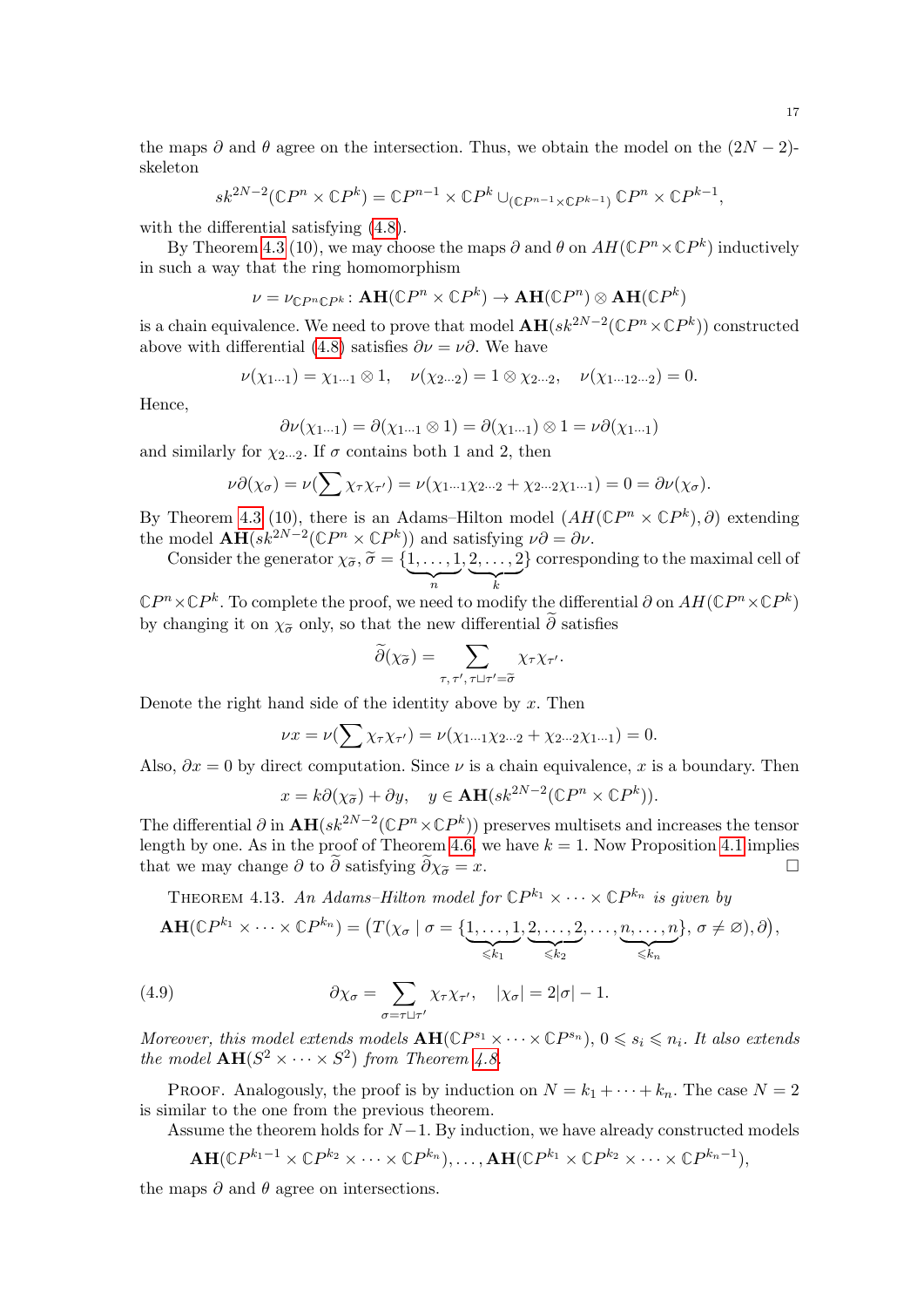Thus we obtain the model on  $(2N-2)$ -skeleton

$$
sk^{2N-2}(\mathbb{C}P^{k_1}\times\cdots\times\mathbb{C}P^{k_n})=\mathbb{C}P^{k_1-1}\times\cdots\times\mathbb{C}P^{k_n}\cup\cdots\cup\mathbb{C}P^{k_1}\times\cdots\times\mathbb{C}P^{k_n-1},
$$

the formula [\(4.9\)](#page-16-0) holds.

By Theorem [4.3](#page-12-4) (10), we may choose the maps  $\partial$  and  $\theta$  on  $AH(\mathbb{C}P^{k_1}\times\cdots\times\mathbb{C}P^{k_n})$ inductively in such a way that the ring homomorphism

$$
\nu\colon \mathbf{AH}(\mathbb{C}P^{k_1}\times\cdots\times\mathbb{C}P^{k_n})\to\mathbf{AH}(\mathbb{C}P^{k_1}\times\cdots\times\mathbb{C}P^{k_{n-1}})\otimes\mathbf{AH}(\mathbb{C}P^{k_n})
$$

is a dga-morphism, and hence a chain equivalence. We prove that the constructed model  $\mathbf{AH}(sk^{2N-2}(\mathbb{C}P^{k_1}\times\cdots\times\mathbb{C}P^{k_n}))$  satisfies  $\partial\nu=\nu\partial$ . We have

 $\nu(\chi_{\sigma}) = \chi_{\sigma} \otimes 1, n \notin \sigma;$ 

$$
\nu(\chi_{\sigma})=1\otimes\chi_{\sigma},\,\sigma=\{n,\ldots,n\};
$$

 $\nu(\chi_{\sigma})=0$ , otherwise.

Suppose  $n \notin \sigma$ , then

$$
\partial \nu(\chi_{\sigma}) = \partial(\chi_{\sigma} \otimes 1) = \partial(\chi_{\sigma}) \otimes 1 = \nu \partial(\chi_{\sigma}).
$$

Suppose  $n \in \sigma$ ,  $i \in \sigma$ ,  $i = 1, \ldots, n - 1$ , then  $\sigma = \alpha \sqcup \beta$ ,  $n \notin \alpha$ ,  $\beta = \{n, \ldots, n\}$ ,

$$
\nu \partial(\chi_{\sigma}) = \nu(\sum \chi_{\tau} \chi_{\tau'}) = // \text{ the rest summands vanish } //
$$
  
=  $\nu(\chi_{\alpha} \chi_{\beta} + \chi_{\beta} \chi_{\alpha}) = 0 = \partial \nu(\chi_{\sigma}).$ 

By Theorem [4.3](#page-12-4) (10), there is an Adams–Hilton model  $\mathbb{C}P^{k_1} \times \cdots \times \mathbb{C}P^{k_n}$  that extends the model  $\mathbf{AH}(sk^{2N-2}(\mathbb{C}P^{k_1}\times\cdots\times\mathbb{C}P^{k_n}))$ , for which the equality  $\nu\partial=\partial\nu$  holds.

Consider the generator  $\chi_{\widetilde{\sigma}}, \widetilde{\sigma} = \{\underbrace{1, \ldots, 1}_{k_1}\}$  $, 2, \ldots, 2$  $\overline{k_2}$  $, \ldots, n, \ldots, n$  $\overline{k_n}$ }. Denote by  $\partial(\chi_{\tilde{\sigma}})$  the

differential in the extended model  $\text{AH}(\mathbb{C}P^{k_1} \times \cdots \times \mathbb{C}P^{k_n})$ .

Denote by  $x$  the element

$$
x := \sum_{\tau, \tau', \tau \sqcup \tau' = \widetilde{\sigma}} \chi_{\tau} \chi_{\tau'}.
$$

Then

$$
\nu x = \nu \left( \sum \chi_{\tau} \chi_{\tau'} \right) = \nu \left( \chi_{\alpha} \chi_{\beta} + \chi_{\beta} \chi_{\alpha} \right) = 0,
$$

where  $\sigma = \alpha \sqcup \beta$ ,  $n \notin \alpha$ ,  $\beta = \{n, \ldots, n\}$ . By direct computation we obtain  $\partial x = 0$ . The map  $\nu$  is a chain equivalence, hence an element x is a boundary. Then

$$
x = k\widetilde{\partial}(\chi_{\widetilde{\sigma}}) + \partial y, \quad y \in \mathbf{AH}(sk^{2N-2}(\mathbb{C}P^{k_1} \times \cdots \times \mathbb{C}P^{k_n}).
$$

To conclude the proof it remains to use the argument from the previous theorem.  $\Box$ 

<span id="page-17-0"></span>COROLLARY 4.14. An Adams–Hilton model for the product of n copies of  $\mathbb{C}P^{\infty}$  is given by

$$
\mathbf{AH}(\mathbb{C}P^{\infty} \times \cdots \times \mathbb{C}P^{\infty}) = (T(\chi_{\sigma} \mid \sigma = \{1, ..., 1, 2, ..., 2, ..., n, ..., n\}, \sigma \neq \varnothing), \partial),
$$

$$
\partial \chi_{\sigma} = \sum_{\sigma = \tau \sqcup \tau'} \chi_{\tau} \chi_{\tau'}, \quad |\chi_{\sigma}| = 2|\sigma| - 1.
$$

<span id="page-17-1"></span>Moreover, this model extends the model  $AH(S^2 \times \cdots \times S^2)$  from Theorem [4.8.](#page-14-0)

THEOREM 4.15. An Adams–Hilton model for  $(\mathbb{C}P^{\infty})^{\mathcal{K}}$  is given by

$$
\mathbf{AH}((\mathbb{C}P^{\infty})^{\mathcal{K}})=(T(\chi_{\sigma} \mid I_{\sigma} \in \mathcal{K}, \sigma \neq \varnothing), \partial),
$$

(4.10) 
$$
\partial \chi_{\sigma} = \sum_{\sigma = \tau \sqcup \tau'} \chi_{\tau} \chi_{\tau'}, \quad |\chi_{\sigma}| = 2|\sigma| - 1,
$$

where  $I_{\sigma}$  denotes the support of a multiset  $\sigma$ . Moreover, this model extends the model  $\mathbf{AH}((S^2)^{\mathcal{K}})$  from Corollary [4.11.](#page-15-1)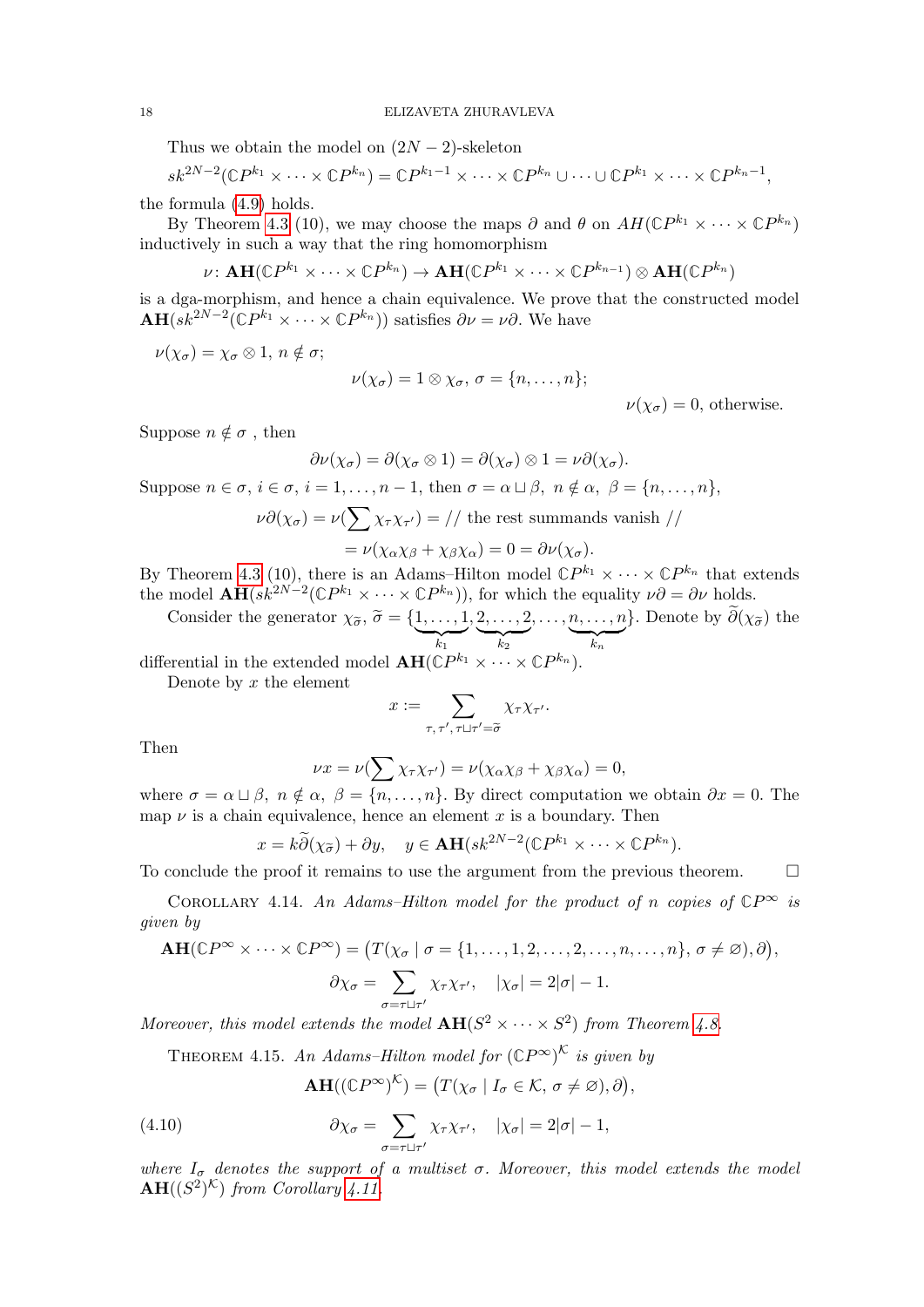PROOF. The polyhedral product  $(\mathbb{C}P^{\infty})^{\mathcal{K}}$  is the colimit of products

$$
(\mathbb{C} P^{\infty})^{\mathcal{K}} = \underset{J \in \mathcal{K}}{\operatorname{colim}} (\mathbb{C} P^{\infty})^J.
$$

The Adams–Hilton models from Corollary [4.14](#page-17-0) extend each other over subproducts and therefore satisfy the coherency conditions, see Theorem [4.3](#page-12-4) [\(7\)](#page-12-1). Thus, we obtain

$$
\mathbf{AH}((\mathbb{C}P^{\infty})^{\mathcal{K}}) = \operatorname*{colim}_{J \in \mathcal{K}} \mathbf{AH}((\mathbb{C}P^{\infty})^J).
$$

<span id="page-18-1"></span>THEOREM 4.16. Let  $K$  be an arbitrary simplicial complex. Consider Adams–Hilton models  $\mathbf{AH}((S)^{\mathcal{K}})$  and  $\mathbf{AH}((\mathbb{C}P^{\infty})^{\mathcal{K}})$  from Theorem [4.10](#page-15-2) and Theorem [4.15.](#page-17-1) Then

$$
\mathbf{AH}((\underline{S})^{\mathcal{K}}) \cong \mathrm{Cobar} \, H_*((\underline{S})^{\mathcal{K}}), \qquad \mathbf{AH}((\mathbb{C}P^{\infty})^{\mathcal{K}}) \cong \mathrm{Cobar} \, H_*((\mathbb{C}P^{\infty})^{\mathcal{K}})
$$

in the category DGA.

PROOF. For the case  $(S)^{\mathcal{K}}$ , this follows by comparing Theorem [4.10](#page-15-2) with Proposi-tion [3.8.](#page-10-0) For the case  $(\mathbb{C}P^{\infty})^{\mathcal{K}}$ , compare Theorem [4.15](#page-17-1) and formulae [\(3.2\)](#page-8-1), [\(3.3\)](#page-8-0).

Remark 4.17. Any Adams–Hilton model has a structure of a "Hopf algebra up to homotopy". For details, see [[6](#page-21-7)].

REMARK 4.18. In general, an Adams–Hilton model  $AH(X)$  does not coincide with the cobar construction of the homology coalgebra. For example, the model for Moore space from [[4](#page-21-4), Cor. 2.3] is isomorphic to Cobar( $C, \partial$ ) with nontrivial differential  $\partial$ .

# <span id="page-18-0"></span>5. Adams–Hilton models for maps and chains in cobar construction corresponding to Whitehead products

Here we describe the chain in the cobar construction  $\mathrm{Cobar} \ H_*((\mathbb{C}P^\infty)^{\mathcal{K}})$  corresponding to the Hurewicz image of the higher Whitehead product  $[[\mu_1, \mu_2, \mu_3], \mu_4, \mu_5]$ . We consider the Adams–Hilton models for  $(\underline{S})^{\mathcal{K}}$ ,  $(\underline{S}^2)^{\mathcal{K}}$ ,  $(\mathbb{C}P^{\infty})^{\mathcal{K}}$  from Theorem [4.10,](#page-15-2) Corollary [4.11,](#page-15-1) Theorem [4.15,](#page-17-1) which coincide with the corresponding cobar constructions. The reason we use Adams–Hilton models is that they behave nicely with respect to CW-maps.

<span id="page-18-3"></span>PROPOSITION 5.1. Let  $K$  be an arbitrary simplicial complex. Then the inclusion  $\mathbf{AH}((S^2)^{\mathcal{K}}) \rightarrow \mathbf{AH}((\mathbb{C}P^{\infty})^{\mathcal{K}})$  is an Adams–Hilton model  $\mathbf{AH}(i)$  for the inclusion  $(S^2)^{\mathcal{K}} \stackrel{i}{\hookrightarrow} (\mathbb{C}P^{\infty})^{\mathcal{K}}.$ 

PROOF. By Theorem [4.15,](#page-17-1) the model  $\mathbf{AH}((\mathbb{C}P^{\infty})^{\mathcal{K}})$  extends the model  $\mathbf{AH}((S^2)^{\mathcal{K}})$ . Now the result follows from Theorem [4.3](#page-12-4) [\(5\)](#page-12-5).

COROLLARY 5.2. Let  $K$  be an arbitrary simplicial complex. Then the inclusion  $(S^2)^{\mathcal{K}} \hookrightarrow (\mathbb{C}P^{\infty})^{\mathcal{K}}$  and the inclusion of dgas

$$
Cobar(H_*((S^2)^{\mathcal{K}})) \hookrightarrow \text{Cobar}(H_*((\mathbb{C}P^{\infty})^{\mathcal{K}}))
$$

induce the same map

$$
H_*(\Omega(S^2)^{\mathcal{K}}) \to H_*(\Omega\left(\mathbb{C}P^\infty)^{\mathcal{K}}\right)
$$

<span id="page-18-2"></span>in homology groups.

PROPOSITION 5.3. Let

$$
\omega\colon S^{N-1}\to(\underline{S})^{\partial\Delta(1,\dots,k)}\cong T(S^{n_1},\dots,S^{n_k}),\ N=n_1+\dots+n_k,
$$

be the attaching map of the top cell in  $S^{n_1} \times \cdots \times S^{n_k}$ . Suppose  $\mathbf{AH}((S)^{\partial \Delta})$  is the Adams-Hilton model from Theorem [4.10.](#page-15-2) Then there is an Adams–Hilton model  $AH(\omega)$  given by

$$
\mathbf{AH}(\omega): \mathbf{AH}(S^{N-1}) \cong (T(a), 0) \longrightarrow \mathbf{AH}(T(S^{n_1}, \dots, S^{n_k})),
$$
  
\n
$$
\mathbf{AH}(T(S^{n_1}, \dots, S^{n_k})) \cong (T(b_J, J \in \partial \Delta, J \neq \emptyset), \partial),
$$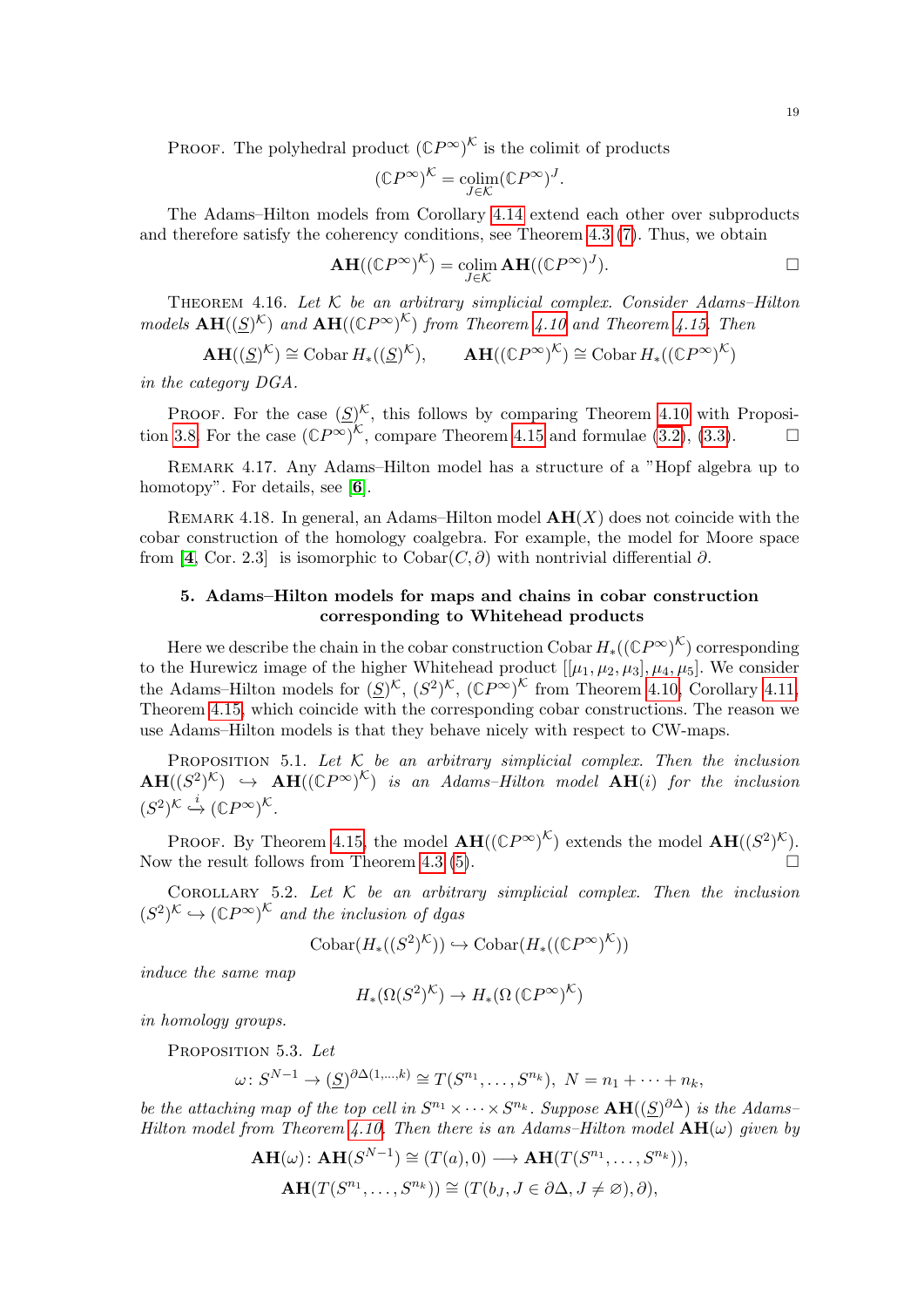$$
a \mapsto \sum_{p=1}^{k-1} \sum_{\theta \in S(p,k-p)} \varepsilon(\theta)(-1)^{|b_{\theta(1)}\cdots b_{(p)}|+1} b_{\theta(1)\cdots\theta(p)} \otimes b_{\theta(p+1)\cdots\theta(k)}.
$$

REMARK 5.4. The element a maps exactly to the element  $\partial b_1..._k$ , where  $b_1..._k$  corresponds to the top cell in the product of spheres.

PROOF. Suppose X is a CW complex, for which the  $(n+1)$ -skeleton  $X^{n+1}$  is obtained from  $X^n$  by attaching a single  $(n + 1)$ -dimensional cell e, and let v be the corresponding generator in  $AH(X^{n+1})$ . Let  $f: S^n \to X^n$  be the attaching map of e. An Adams-Hilton model for  $f$  makes the following diagram commutative up to chain homotopy:

$$
\mathbf{AH}(S^n) \longrightarrow CU_*(\Omega S^n)
$$
  
\n
$$
\downarrow \mathbf{AH}(f) \qquad \qquad \downarrow CU_*(\Omega f)
$$
  
\n
$$
\mathbf{AH}(X^n) \xrightarrow{\theta_{X^n}} CU_*(\Omega X^n)
$$

Since  $\mathbf{AH}(S^n) \cong (T(a), 0)$ , it is enough to define  $\mathbf{AH}(f)$  on a. Suppose  $\mathbf{AH}(f)(a) = z$ ,  $[z] \in H_*(\Omega X^n)$ . From the diagram above we get

$$
(\theta_{X^n})_*[z] = H(\Omega f)[a].
$$

From the definition of the differential  $\partial_{X^{n+1}}$  (see formula [\(4.2\)](#page-11-2)) we obtain  $\partial_{X^{n+1}}(v)$  =  $z + \partial_{X^n} b$  with some  $b \in AH(X^n)$ . By Proposition [4.2,](#page-12-6) we may change  $AH(f)$  by adding a boundary and obtain  $\mathbf{AH}(f)(a) = \partial_{X^{n+1}}(v)$ .

Applying the construction above to the map  $\omega: S^{N-1} \to (\underline{S})^{\partial \Delta(1,\dots,k)} \cong T(S^{n_1}, \dots, S^{n_k}),$ we conclude that we can take  $AH(\omega)(a) = \partial b_1..._k$ , where  $b_1..._k$  is the generator corresponding to the top cell of  $S^{n_1} \times \cdots \times S$  $n_k$  .

<span id="page-19-0"></span>THEOREM 5.5. Consider the product map

$$
f: S^5 \times S^2 \to T(S^2, S^2, S^2) \times S^2 \cong (S^2)^{\partial \Delta(1,2,3)*\{4\}}
$$

of the attaching map  $S^5 \to T(S^2, S^2, S^2)$  and the identity map  $S^2 \to S^2$ . Then there is an Adams–Hilton model  $AH(f)$  given by

$$
\mathbf{AH}(S^5 \times S^2) \cong T(b_1, b_2, b_{12}), \quad |b_1| = 4, \quad |b_2| = 1, \quad |b_{12}| = 6,
$$
\n
$$
\partial b_i = 0, \quad \partial b_{12} = -[b_1, b_2];
$$
\n
$$
\mathbf{AH}(T(S^2, S^2, S^2) \times S^2) \cong T(c_J, J \in \partial \Delta(1, 2, 3) * \{4\}, J \neq \emptyset),
$$
\n
$$
\partial c_J = \sum_{(I, L), I \cup L = J} c_I \otimes c_L;
$$
\n
$$
\mu_1 \xrightarrow{\mathbf{AH}(f)} \text{``}\partial c_{123} \text{''} = [c_1, c_{23}] + [c_{12}, c_3] + [c_{13}, c_2], \quad b_2 \xrightarrow{\mathbf{AH}(f)} c_4,
$$
\n
$$
b_{12} \xrightarrow{\mathbf{AH}(f)} [c_{124}, c_3] + [c_{134}, c_2] + [c_1, c_{234}] + [c_{12}, c_{34}] + [c_{13}, c_{24}] + [c_{14}, c_{23}].
$$

PROOF. Adams–Hilton models for  $S^5 \times S^2$  and  $T(S^2, S^2, S^2) \times S^2$  are described in Theorem [4.10](#page-15-2) and Corollary [4.11.](#page-15-1) It is easy to see that the maps of algebras defined in Theorem [4.3](#page-12-4) (10)

$$
\mathbf{AH}(S^5 \times S^2) \xrightarrow{\nu_{S^5S^2}} \mathbf{AH}(S^5) \otimes \mathbf{AH}(S^2),
$$
  

$$
\mathbf{AH}(T(S^2, S^2, S^2) \times S^2) \xrightarrow{\nu_{TS^2}} \mathbf{AH}(T(S^2, S^2, S^2)) \otimes \mathbf{AH}(S^2)
$$

are dga-morphisms, i.e. commute with the differentials. The model for the attaching map  $\omega: S^5 \to T(S^2, S^2, S^2)$  is given by Proposition [5.3:](#page-18-2)

$$
AH(S^5) \cong (T(b_1), 0), \quad |b_1| = 4,
$$

$$
\mathbf{AH}(T(S^2, S^2, S^2)) \cong T(c_1, c_2, c_3, c_{12}, c_{13}, c_{23}), \quad |c_i| = 1, \quad |c_{ij}| = 3, \partial c_i = 0, \quad \partial c_{ij} = [c_i, c_j] = c_i \otimes c_j + c_j \otimes c_i,
$$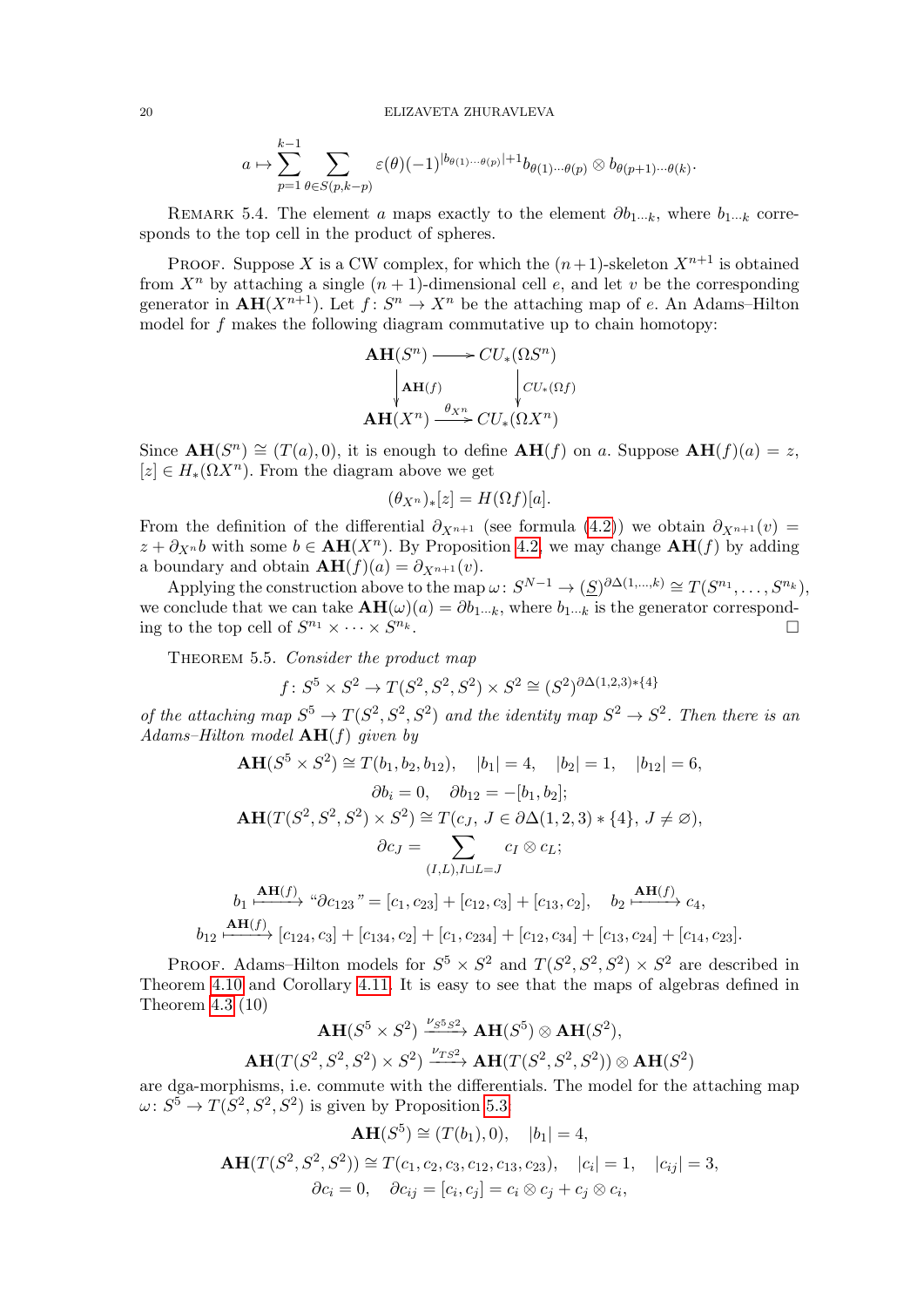$$
b_1 \xrightarrow{\mathbf{AH}(\omega)} \text{``}\partial c_{123}" = [c_1, c_{23}] + [c_{12}, c_3] + [c_{13}, c_2].
$$

The identity map  $S^2 \to S^2$  is modeled by the identity map of the Adams–Hilton models:

$$
\mathbf{AH}(S^2) \cong (T(b_2), 0) \to \mathbf{AH}(S^2) \cong (T(c_4), 0), \quad b_2 \mapsto c_4.
$$

By Theorem [4.3](#page-12-4) (11), a map

$$
\varphi \colon \mathbf{AH}(S^5 \times S^2) \to \mathbf{AH}(T(S^2, S^2, S^2) \times S^2)
$$

is an Adams–Hilton model for the product of maps if it makes the following diagram commutative

$$
\mathbf{AH}(S^5 \times S^2) \xrightarrow{\nu_{S^5S^2}} \mathbf{AH}(T(S^2, S^2, S^2)) \otimes \mathbf{AH}(S^2)
$$
\n
$$
\downarrow \varphi \qquad \qquad \downarrow \mathbf{AH}(\mathcal{U}) \otimes \mathbf{1}_{\mathbf{AH}(S^2)}
$$
\n
$$
\mathbf{AH}(T(S^2, S^2, S^2) \times S^2) \xrightarrow{\nu_{TS^2}} \mathbf{AH}(T(S^2, S^2, S^2)) \otimes \mathbf{AH}(S^2)
$$

Since  $\mathbf{AH}(S^5 \times S^2)$  extends the model  $\mathbf{AH}(S^5 \vee S^2)$  and  $\mathbf{AH}(S^5 \times S^2) \cong (T(b_1, b_2, b_{12}), \partial)$ we only need to define  $\varphi$  on  $b_{12}$ . We put

$$
b_{12} \stackrel{\varphi}{\mapsto} [c_{124}, c_3] + [c_{134}, c_2] + [c_1, c_{234}] + [c_{12}, c_{34}] + [c_{13}, c_{24}] + [c_{14}, c_{23}]
$$

and check that  $\varphi$  commutes with the differential. We have

$$
b_1 \stackrel{\varphi}{\mapsto} \text{``}\partial c_{123}"
$$
,  $b_2 \stackrel{\varphi}{\mapsto} c_4$ ,  $\partial b_{12} = -[b_1, b_2] \stackrel{\varphi}{\mapsto} -[ \text{``}\partial c_{123}"$ ,  $c_4$ ].

Using the inclusion of models  $\mathbf{AH}(T(S^2, S^2, S^2) \times S^2) \hookrightarrow \mathbf{AH}((S^2)^{\Delta(1,2,3,4)})$  we get

 $\partial c_{1234} = [c_{123}, c_4] + [c_{124}, c_3] + [c_{134}, c_2] + [c_1, c_{234}] + [c_{12}, c_{34}] + [c_{13}, c_{24}] + [c_{14}, c_{23}].$ By applying  $\partial$  once again we obtain

 $\partial[c_{123}, c_4] = [\partial c_{123}, c_4] = -\partial([c_{124}, c_3] + [c_{134}, c_2] + [c_1, c_{234}] + [c_{12}, c_{34}] + [c_{13}, c_{24}] + [c_{14}, c_{23}]),$ where both sides are now defined in  $\mathbf{AH}(T(S^2, S^2, S^2) \times S^2)$ . Note that

<span id="page-20-1"></span>
$$
(5.1) \quad b_{12} \stackrel{\varphi}{\mapsto} {}^{u} \partial c_{1234} - [c_{123}, c_4]^n
$$
  
=  $[c_{124}, c_3] + [c_{134}, c_2] + [c_1, c_{234}] + [c_{12}, c_{34}] + [c_{13}, c_{24}] + [c_{14}, c_{23}].$ 

Here we put quotation marks around  $\partial c_{1234} - [c_{123}, c_4]$  because the elements  $c_{1234}$ and  $[c_{123}, c_4]$  are defined in  $\mathbf{AH}((S^2)^{\Delta(1,2,3,4)})$  only, while  $\partial c_{1234} - [c_{123}, c_4]$  is in  $AH(T(S^2, S^2, S^2) \times S^2).$ 

It remains to check that  $\varphi$  makes the diagram above commutative. We have  $\nu_{S^5S^2}(b_{12}) = 0$  by the definition of  $\nu_{S^5S^2}$ . Since  $\nu_{TS^2}$  is a ring homomorphism, it commutes with the Lie bracket, and we obtain  $\nu_{TS^2}\varphi(b_{12}) = 0$ .

<span id="page-20-0"></span>THEOREM 5.6. Let 
$$
K = \partial \Delta(\partial \Delta(1, 2, 3), 4, 5)
$$
. Consider the map  

$$
g \colon T(S^5, S^2, S^2) \to (S^2)^K,
$$

induced by the maps  $S^5 \xrightarrow{\omega} T(S^2, S^2, S^2)$ ,  $S^2 \xrightarrow{1_{S^2}} S^2$ . Then there is an Adams–Hilton model  $AH(q)$  given by

$$
\mathbf{AH}(T(S^5, S^2, S^2)) \cong T(b_1, b_2, b_3, b_{12}, b_{13}, b_{23}),
$$
  
\n
$$
|b_1| = 4, \quad |b_2| = |b_3| = 1, \quad |b_{12}| = |b_{13}| = 6, \quad |b_{23}| = 3,
$$
  
\n
$$
\partial b_i = 0, \quad \partial b_{12} = -[b_1, b_2], \quad \partial b_{13} = -[b_1, b_3], \quad \partial b_{23} = [b_2, b_3];
$$
  
\n
$$
\mathbf{AH}((S^2)^{\mathcal{K}}) \cong T(c_J, J \in \mathcal{K}, J \neq \emptyset),
$$
  
\n
$$
\partial c_J = \sum_{(I, L), I \sqcup L = J} c_I \otimes c_L;
$$

<span id="page-20-2"></span> $(5.2)$   $b_1 \xrightarrow{\mathbf{AH}(g)} \xrightarrow{\alpha} \partial c_{123} = [c_1, c_{23}] + [c_{12}, c_3] + [c_{13}, c_2],$   $b_2 \xrightarrow{\mathbf{AH}(g)} c_4,$   $b_3 \xrightarrow{\mathbf{AH}(g)} c_5,$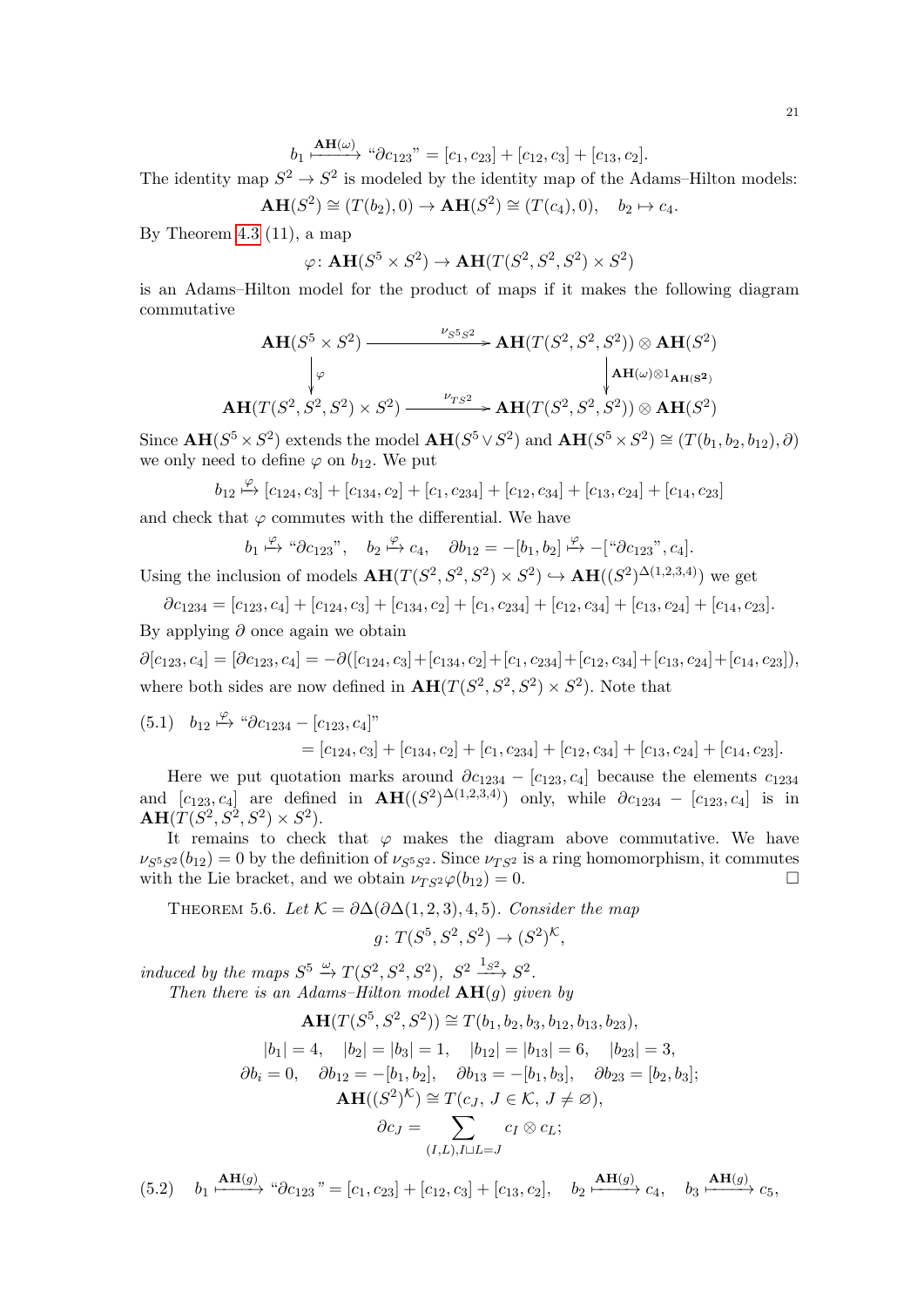$$
b_{12} \xrightarrow{\mathbf{AH}(g)} [c_{124}, c_3] + [c_{134}, c_2] + [c_1, c_{234}] + [c_{12}, c_{34}] + [c_{13}, c_{24}] + [c_{14}, c_{23}],
$$
  
\n
$$
b_{13} \xrightarrow{\mathbf{AH}(g)} [c_{125}, c_3] + [c_{135}, c_2] + [c_1, c_{235}] + [c_{12}, c_{35}] + [c_{13}, c_{25}] + [c_{15}, c_{23}],
$$
  
\n
$$
b_{23} \xrightarrow{\mathbf{AH}(g)} c_{45}.
$$

PROOF. The result follows Theorem [4.3](#page-12-4) [\(8\)](#page-12-7), because the map  $q$  is the colimit of two maps f from Theorem [5.5](#page-19-0) and the identity map.  $\Box$ 

<span id="page-21-5"></span>THEOREM 5.7. Let  $\mathcal{K} = \partial \Delta(\partial \Delta(1,2,3), 4, 5)$ . Let  $[[\mu_1, \mu_2, \mu_3], \mu_4, \mu_5] \in \pi_7(\Omega(\mathbb{C}P^{\infty})^{\mathcal{K}})$ be the canonical iterated Whitehead product in  $(\mathbb{C}P^{\infty})^{\mathcal{K}}$ , given by the composite

$$
S^8 \xrightarrow{\omega} T(S^5, S^2, S^2) \xrightarrow{g} (S^2)^{\mathcal{K}} \xrightarrow{i} (\mathbb{C}P^{\infty})^{\mathcal{K}}.
$$

Then Adams–Hilton models can be constructed explicitly for each map in the sequence:

$$
\mathbf{AH}(S^8) \longrightarrow \mathbf{AH}(T(S^5, S^2, S^2)) \longrightarrow \mathbf{AH}((S^2)^{\mathcal{K}}) \longrightarrow \mathbf{AH}((\mathbb{C}P^{\infty})^{\mathcal{K}}).
$$

Furthermore, the Hurewicz image of the higher Whitehead product  $[[\mu_1, \mu_2, \mu_3], \mu_4, \mu_5]$ is represented by the following cycle in the cobar construction  $\text{Cobar } H_*((\mathbb{C}P^{\infty})^{\mathcal{K}}) \cong$  $\mathbf{AH}((\mathbb{C} P^{\infty})^{\mathcal{K}})$  :

$$
-\partial ([\chi_{123}, \chi_{45}] + [\chi_{1234}, \chi_5] + [\chi_{1235}, \chi_4]).
$$

PROOF. Adams–Hilton models for  $S^8$ ,  $T(S^5, S^2, S^2)$ ,  $(S^2)^K$  and  $({\mathbb{C}}P^{\infty})^K$  are constructed in Theorem [4.10,](#page-15-2) Corollary [4.11](#page-15-1) and Theorem [4.15.](#page-17-1) Adams–Hilton models for the maps  $\omega$ , q and i are constructed in Proposition [5.3,](#page-18-2) Theorem [5.6](#page-20-0) and Proposition [5.1.](#page-18-3) By Theorem [4.3](#page-12-4) [\(3\)](#page-12-8) we may take  $\mathbf{AH}(i \circ q \circ \omega)$  as an Adams–Hilton model for the iterated higher Whitehead product  $i \circ g \circ \omega = [[\mu_1, \mu_2, \mu_3], \mu_4, \mu_5].$ 

It remains to calculate the image of  $AH(i \circ g \circ \omega)$  on the generator of  $AH(S^8)$ . We have

$$
\mathbf{AH}(S^8) \cong (T(a_1), 0), \quad a_1 \xrightarrow{\mathbf{AH}(\omega)} \text{``}\partial b_{123}" = -[b_1, b_{23}] - [b_{12}, b_3] - [b_{13}, b_2].
$$

We use formulae [\(5.1\)](#page-20-1), [\(5.2\)](#page-20-2), the inclusions of models  $\mathbf{AH}((S^2)^{\mathcal{K}}) \hookrightarrow \mathbf{AH}((S^2)^{\Delta^4})$  and  $\mathbf{AH}((\mathbb{C}P^{\infty})^{\mathcal{K}}) \hookrightarrow \mathbf{AH}((\mathbb{C}P^{\infty})^{\Delta^{4}})$  to calculate

"\n
$$
\partial b_{123} \stackrel{\mathbf{A} \mathbf{H}(g)}{\rightarrow} -["\partial c_{123}", c_{45}] - ["\partial c_{1234}", c_{5}] + [[``c_{123}", c_{4}], c_{5}] - ["\partial c_{1235}", c_{4}] + [[``c_{123}"', c_{5}], c_{4}]
$$
\n
$$
= -["\partial c_{123}", c_{45}] - ["\partial c_{1234}", c_{5}] - [[c_{4}, c_{5}], ``c_{123}"] - ["\partial c_{1235}"', c_{4}]
$$
\n
$$
= -\partial ([``c_{123}"', c_{45}] + ["c_{1234}"', c_{5}] + ["c_{1235}"', c_{4}])
$$
\n
$$
\xrightarrow{\mathbf{A} \mathbf{H}(i)} - \partial ([``\chi_{123}"', \chi_{45}] + [" \chi_{1234}"', \chi_{5}] + [" \chi_{1235}"', \chi_{4}]).
$$

The elements  $\chi_{123}$ ,  $\chi_{1234}$  and  $\chi_{1235}$  are not defined in Cobar  $H_*(({\mathbb{C}}P^{\infty})^{\mathcal{K}})$ , but the boundary of the element above belongs there.

### <span id="page-21-0"></span>References

- <span id="page-21-2"></span>[1] S. Abramyan. Iterated higher Whitehead products in topology of moment-angle complexes. Sibirsk. Mat. Zh. 60 (2019), no. 2, 243–256 (Russian); Siberian Math. J. 60 (2019), no. 2, 185–196 (English translation).
- <span id="page-21-1"></span>[2] S. Abramyan, T. Panov. Higher Whitehead Products in Moment–Angle Complexes and Substitution of Simplicial Complexes. Tr. Mat. Inst. Steklova, 305 (2019), 7–28.
- <span id="page-21-3"></span>[3] J. F. Adams. On the cobar construction. Proc. Nat. Acad. Sci. U.S.A. 42 (1956), no. 7, 409–412.
- <span id="page-21-4"></span>[4] J. F. Adams, P. J. Hilton. On the chain algebra of a loop space. Comment. Math. Helv. 30 (1956), 305-330.
- <span id="page-21-6"></span>[5] P. Andrews, M. Arkowitz. Sullivan's minimal models and higher order Whitehead products. Can. J.Math. 30 (1978), no. 5, 961–982.
- <span id="page-21-7"></span>[6] D. Anick. Hopf algebras up to homotopy. Journal of the American Mathematical Society. 2 (1989), 417–453.